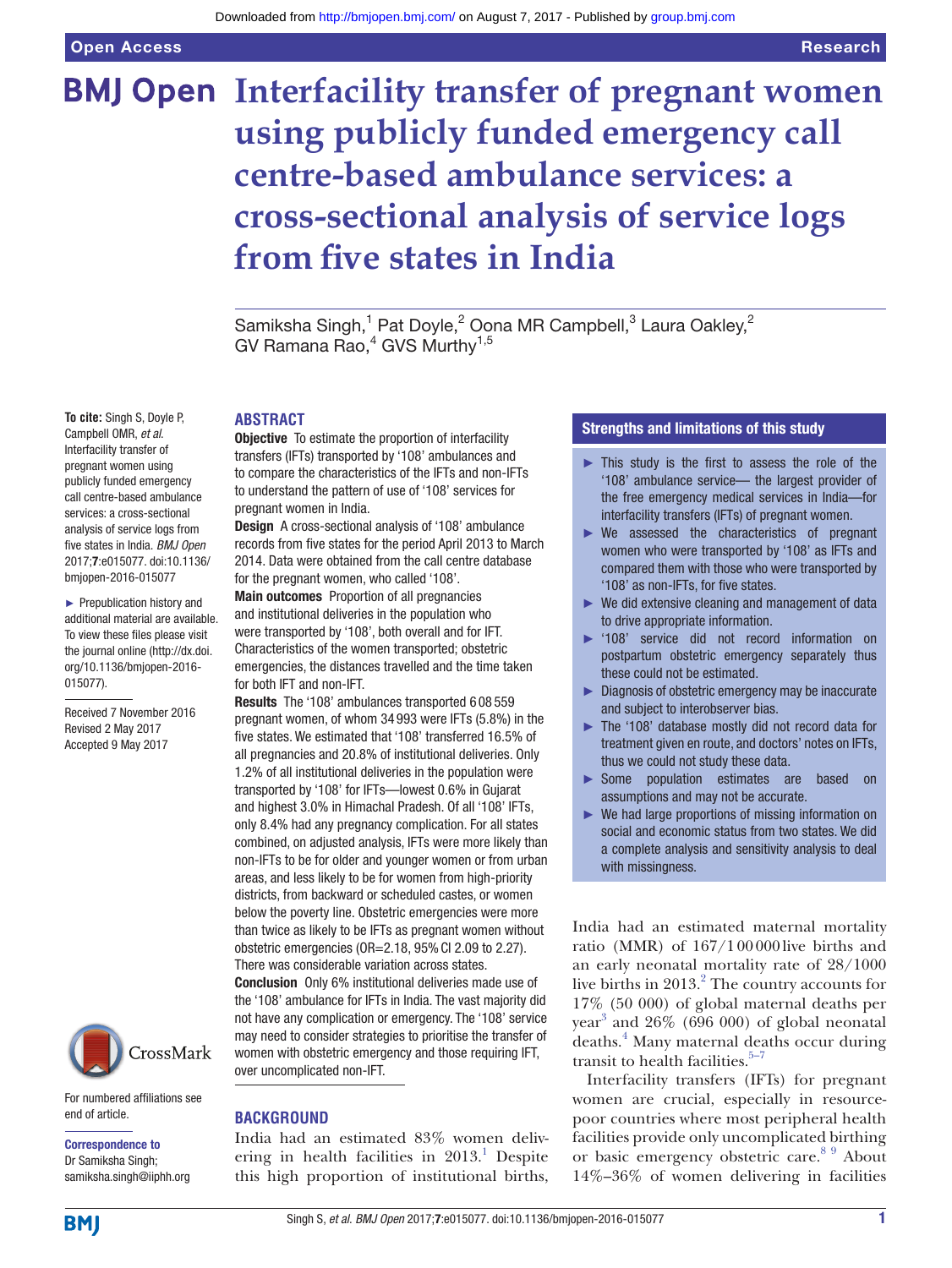are referred from lower-level to higher-level facilities.<sup>[10–13](#page-10-6)</sup> As IFT is more likely to be due to referral for high-risk pregnancies or complications during pregnancy, childbirth or post-partum, it can play a pivotal role in reduction of maternal morbidity and mortality.[14 15](#page-10-7)

Ensuring an uneventful IFT is part of good healthcare provision at the referring facility, and will reduce delays in access to appropriate healthcare (delay type 2) and delays in getting appropriate care after reaching a health facility (delay type  $3$ ).<sup>[16 17](#page-10-8)</sup> A good process will include prompt arrangement of transport, en route stabilisation, communication with the referral facility to prepare them for the patient and appropriate hand over on arrival. IFT is thus a complex coordinated effort made by the referring healthcare provider, the en route attendant, the receiver at the referral health facility and the referral transport system.<sup>16</sup> Several successful interventions have been reported in resource-poor countries to improve referral transportation, but only a few mention IFT.<sup>18 19</sup> Referral transport for IFT may be (a) an ambulance based at the referring facility, (b) an ambulance called from a referral facility, (c) an independent ambulance service, (d) other subsidised public or commercial transport or (e) personal or commercial (non-subsidised) transport.<sup>[16 20](#page-10-8)</sup>

India, currently, does not have any structured interfacility referral and transportation protocols for pregnant women (desk review and personal communication with Maternal health specialist, Government of India). In India, most peripheral health facilities do not have functional ambulances of their own and if they do, they are not available round the clock.<sup>14 21 22</sup> Thus, IFT for pregnant women depends on other referral transport services, the majority using the free, public funded '108'/'102' call centre-based ambulance services $^{19}$   $^{23}$   $^{24}$ and paid subsidised, commercial or personal transport. There are other services across states that, unlike '108', are basic patient transportation services with no en route stabilisation care. These may also provide transport between facilities.[21 25 26](#page-10-11) For example, Janani Express yojana (public private non-ambulance transport service), operating through call centres within districts, transfers exclusively pregnant women and newborns in Madhya Pradesh and Odisha.<sup>21 25</sup> In larger cities, some other ambulance services (free or paid) are also available.

There have been very few research studies on transportation for IFTs of pregnant or postpartum women in India, despite the large investments made in public referral transport. This study was conducted to investigate IFTs of pregnant women in India using '108' ambulance services. The objectives of the research were to (i) estimate proportion of women transferred by '108' among all institutional deliveries in the general population, (ii) estimate the proportion of IFTs transferred by '108' among all institutional deliveries in the population, (iii) estimate the proportion of IFTs among all transfers of pregnant women by '108' and (iv) compare the characteristics of the IFTs and non-IFTs.

#### **Context**

The '108' ambulance service operates under a public-private partnership. It operates 7361 ambulances, and transfers any medical emergency across 21 states and union territories (smaller less populated administrative units in India).<sup>26</sup> GVK-Emergency Management and Research Institute (GVK-EMRI) is the largest service provider for '108' and operates in 15 states and 2 union territories. In 2014–2015, GVK-EMRI '108' ambulances transferred about 3.6million pregnant women to health facilities, which were about two-fifths of all the transfers by GVK-EMRI '108'.<sup>23</sup> There is approximately one ambulance for every 100000 population, and the ambulance should be well equipped and accompanied by an Emergency Medicine Technician (EMT). The EMT is trained to provide emergency care and basic life support in obstetrics. In cases of imminent childbirth, the EMT is expected to assist the delivery en route and transfer the mother and child to the nearest health facility.<sup>27</sup> For IFTs, the EMT consults the '108' call centre-based medical officer and the referring healthcare provider to discuss indication of referral, stability of case to withstand travel, stabilising care required and place of referral (source: expert from GVK-EMRI). '108' service preferably transfers mother to public facilities; however, in absence of appropriate public facility nearby, they transfer the mother to empanelled private facility. $27$ 

## **Working definitions**

IFT, for this study, was defined as any transfer of a pregnant woman from one health facility to another health facility on the advice of a healthcare provider, using a '108' ambulance. All other transfers of pregnant women to health facilities using '108' ambulances were defined as 'non-IFT'. These mostly included transfers from home to facility.

An obstetric emergency was defined as any life-threatening medical complication in women in pregnancy, labour or childbirth, or after (within 42 days of termination of pregnancy). For IFT women, diagnosis of obstetric emergency was made by the referring doctor and noted by EMT after discussion with call centre-based doctor. For non-IFT, diagnosis was made by EMT. We observed that even high-risk such as previous caesarean section and precious pregnancy were considered obstetric emergency by '108' services thus we included them.<sup>[28](#page-11-1)</sup>

## **Study design**

This cross-sectional study analysed '108' ambulance records from five states. Ethical approval for the study was obtained from Indian Institute of Public Health-Hyderabad and London School of Hygiene and Tropical Medicine.

## **Study population**

Pregnant women who called '108' or for whom a relative or friend or healthcare provider called on their behalf,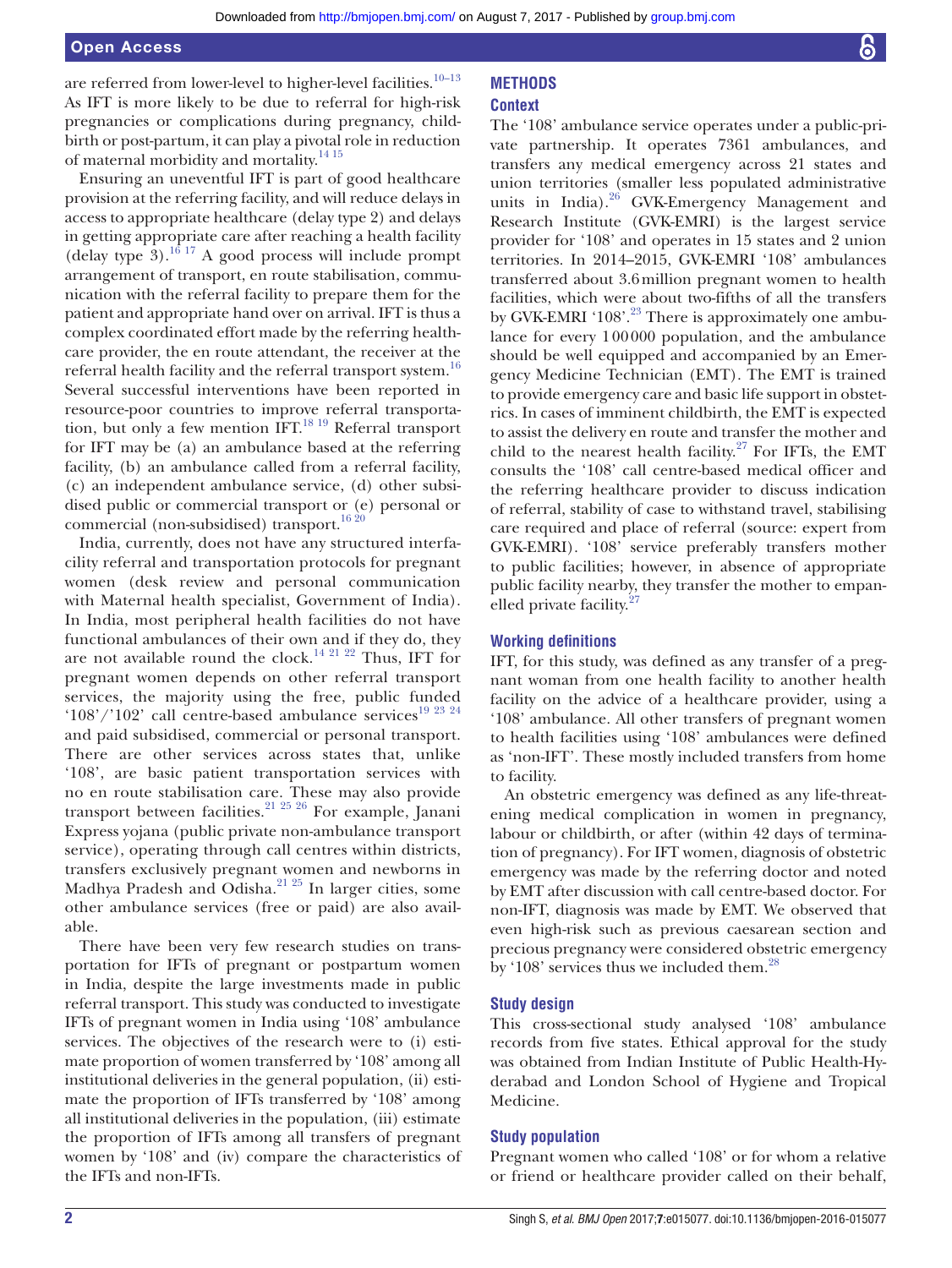between 1 April 2013 and 31 March 2014 in the five states in India where GVK-EMRI operated '108' service had been fully functional for more than 3 years were included in this analysis (Andhra Pradesh, Chhattisgarh, Gujarat, Himachal Pradesh and Telangana). The period 1 April to 31 March was aligned with reporting period of state governments. States were chosen in a manner that they had representation of North, South, East and West of India.

## **Obtaining data and data management**

Formal permission to use the data was obtained from GVK-EMRI. Anonymised information on '108' calls from 1 April 2013 to 31 March 2014 was obtained from the GVK-EMRI emergency response centre database. Details on data management are described in another paper from the same dataset.<sup>28</sup> Data were extracted onto Excel sheets, and converted to STATA V.10.0 files. Data were inspected to assess consistency, range and missing data. Any gross issue relating to the quality of records was noted, and records with improbable entries were excluded from analysis. Variables were recoded wherever needed. Variables of interest were: IFT; age of pregnant woman; social caste (general, other backward, schedule tribe and scheduled caste); economic class (below or above poverty line); area (rural or urban); type of emergency; time of call; day of call; time taken by ambulance to reach the client; time taken to reach the health facility and distance travelled. Castes are classified based on historically backward and deprived social castes. The information was provided by the caller and EMT, and recorded in the call centre database. Districts within states were stratified into high priority districts and non-high priority districts. High priority districts are those identified by the Government of India as being in the lowest quartile of districts (or tribal districts) in each state with respect to maternal and child health indicators (including institutional delivery rate, maternal mortality and neonatal mortality rates among a total of 16 indicators). $29$ 

#### **Analysis**

We used information from the Census 2011, District-Level Household Survey (DLHS)  $2012-2013$ ,  $30-32$  and Annual Health Survey (AHS)  $2012-2013$ ,<sup>[33](#page-11-4)</sup> to estimate the number of pregnancies and institutional deliveries in the population for the study states, as mentioned below. The numbers of pregnant women transported by '108' as recorded in the call centre database were compared with these population estimates for each state.

For each state, the number of pregnancies in the study period was estimated as sum of estimated pregnancies in rural and urban population (population (rural)×crude birth rate (rural)×1.1×1000)+(population (urban)×crude birth rate (urban) $\times$ 1.1 $\times$ 1000). The population data were obtained from the 2011 census and the crude birth rates from the Sample Registration System 2013. The multiplier 1.1 is used to account for an estimated 10% of the

pregnancies which may have ended in abortions or intrauterine deaths[.34](#page-11-5)

The number of institutional deliveries in the study period was estimated as (estimated number of pregnancies (rural)×institutional delivery rate (rural) ×100) + (estimated number of pregnancies (urban)×institutional delivery rate (urban)×100). Institutional delivery rates include live births and stillbirths. The institutional delivery rate were obtained from DLHS-4 and AHS-2 surveys.

Information was analysed for all states combined and separately by state, comparing IFT and non-IFT. The characteristics of the women transported, distances travelled and the time taken by '108' ambulances were described for both IFT and non-IFT journeys. The association between sociodemographic and clinical variables and the outcome (IFT vs no-IFT) was investigated using bivariate and multivariate logistic regression.

Social caste and economic class were missing in 55% and 95% of observations in the state of Chhattisgarh, and 14% and 22% in Himachal Pradesh. Given the nature of the variables, we decided that it was likely that the data were missing not at random, and therefore multiple imputation was considered inappropriate. In order to investigate possible selection bias resulting from missing data, we performed a complete case analysis for each state and all states combined, supplemented by a series of sensitivity analyses. Our first sensitivity analysis involved running a model with and without states of Chhattisgarh and Himachal Pradesh. Presence or absence of these states did not substantially change the pattern of results. The second sensitivity analysis was performed by running a model with and without social caste and economic class for all states combined (total) and for individual states. The presence or absence of these variables did not substantially change the magnitude of the pattern of results (ORs and  $R^2$  for each model) for the total and for states (except Chhattisgarh). For our main analysis (all states combined), we thus included social caste and economic class variables and excluded any data from Chhattisgarh. Models for individual states (except Chhattisgarh) also include social caste and economic class.

## **Results**

#### **Study populations**

The study states had population sizes ranging from 6to 60million and had different social compositions [\(table](#page-3-0) 1). The percentage of rural population ranged from 61% in Telangana to 90% in Himachal Pradesh, while scheduled castes and tribes, together, ranged from 22% in Andhra Pradesh and Gujarat to 43% in Chhattisgarh. The crude birth rate was lowest in Himachal Pradesh (1.6%) and highest in Chhattisgarh (2.5%). The states also varied in the institutional delivery rates from 39.5% in Chhattisgarh to 94.1% in Telangana, and in their MMRs from 244 in Chhattisgarh to 92 per 100000 live births in Telangana and Andhra Pradesh. On an average, '108' ambulance is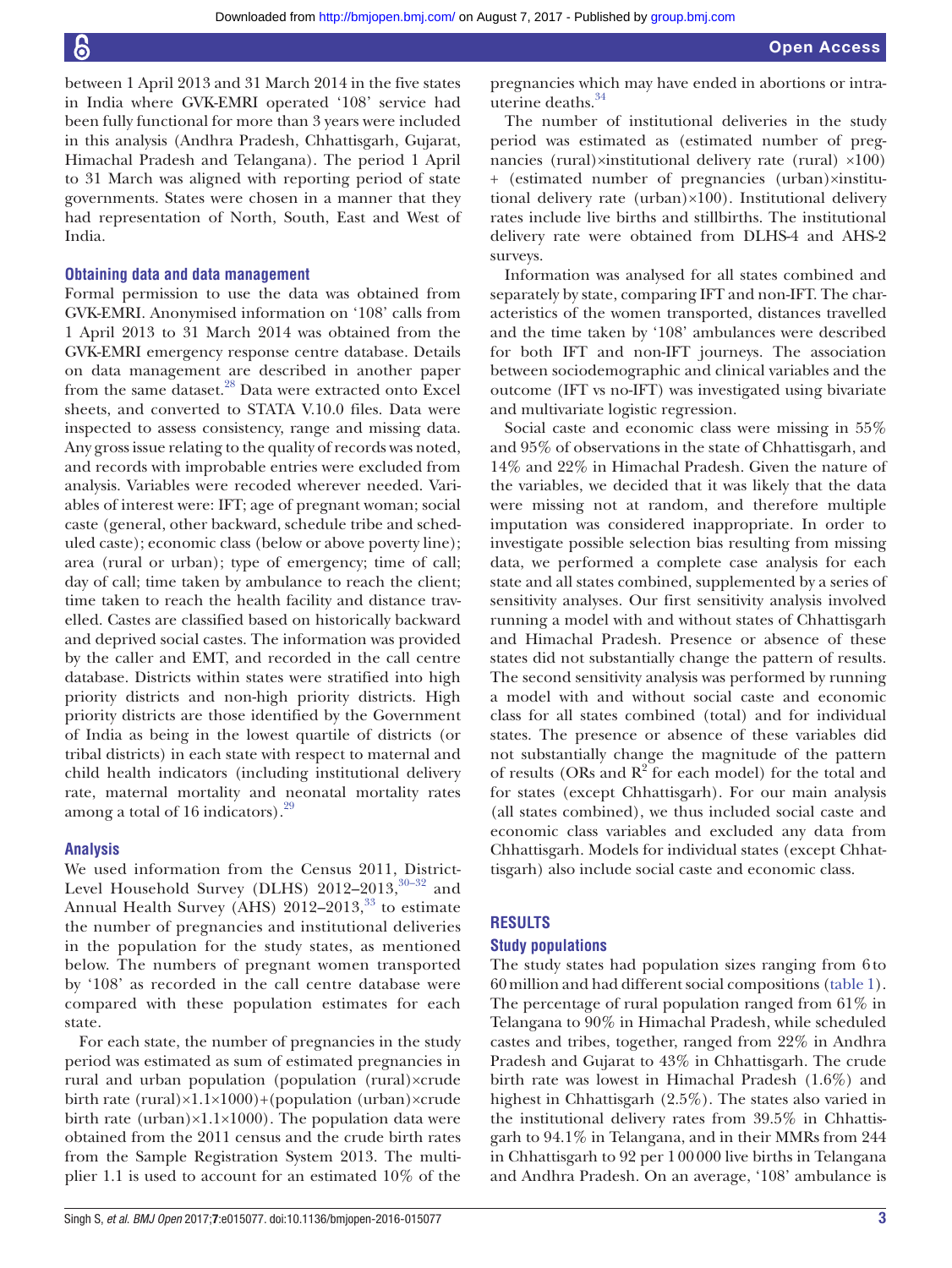<span id="page-3-0"></span>

| Demographic characteristics of the study states<br>Table 1              |                          |                                               |            |                                   |                  |
|-------------------------------------------------------------------------|--------------------------|-----------------------------------------------|------------|-----------------------------------|------------------|
|                                                                         | Andhra<br><b>Pradesh</b> | Chhattisgarh                                  | Gujarat    | <b>Himachal</b><br><b>Pradesh</b> | <b>Telangana</b> |
| Total population*                                                       | 49 386 799               | 25 540 196                                    | 60 383 628 | 6 856 509                         | 35 193 978       |
| Rural/tribal                                                            | 70.4%                    | 76.8%                                         | 57.4%      | 90.0%                             | 61.3%            |
| Urban                                                                   | 29.6%                    | 23.2%                                         | 42.6%      | 10.0%                             | 38.7%            |
| Scheduled caste*                                                        | 17.1%                    | 12.8%                                         | 6.8%       | 25.2%                             | 15.4%            |
| Scheduled tribe*                                                        | 5.3%                     | 30.6%                                         | 14.8%      | 5.7%                              | 9.3%             |
| Crude birth rate per 1000 population†                                   | 17.5                     | 24.5                                          | 21.1       | 16.2                              | 17.5             |
| Institutional delivery rate per 100<br>childbirth‡                      | 88.5%                    | 39.5%                                         | 78.1%      | 77.8%                             | 94.1%            |
| MMR per 100000 livebirths (2011-<br>$2013$ <sup>+</sup>                 | 92                       | 244                                           | 112        | Not available                     | 92               |
| Neonatal Mortality Rate per 1000<br>livebirths (2012-2013) <sup>+</sup> | 25                       | 31                                            | 26         | 25                                | 25               |
| No. of ambulances under '108'§                                          | 468                      | 240                                           | 506        | 171                               | 334              |
| Geographic region/terrain                                               | Tribal pockets           | Large tribal; hilly Tribal pockets<br>pockets |            | Majority hilly                    | Tribal pockets   |

\*Census 2011.

†Sample Registration System 2013—separate data for Telangana and Andhra Pradesh not available.

‡DLHS (2012–2013)/AHS (2011–2012).

§GVK-EMRI annual report for period April 2013–March 2014.

¶In Chhattisgarh, '102' ambulance service took over from October 2013 to March 2014.

AHS, Annual Health Survey; DLHS, District-Level Household Survey; GVK-EMRI, GVK-Emergency Management and Research Institute.

sanctioned for approximately 100000 population in all states except Himachal Pradesh where one ambulance caters to about 40000 population. Himachal Pradesh is mostly hilly and has sparse population distribution and '108' ambulances are stationed based on geographic regions.

#### **Description of 108 calls relating to pregnancy**

Across the five states, '108' call centres received 646656 calls for pregnancy-related transfers, 6.2% of which were for IFT. Among IFT calls, an ambulance was not assigned to 1.2%, and an ambulance was assigned but not used by 6.0% of callers. Among non-IFT callers, these proportions were 1.4% and 3.9%, respectively. A total of 608559 pregnant women were transported using '108', and of these journeys 5.8% were for IFT.

## **Estimated proportions of pregnancies, institutional deliveries and IFTs transported by '108'**

[Table](#page-4-0) 2 presents estimates of the number of pregnant women, obstetric emergencies, institutional deliveries and IFTs in the general populations, and the proportion of these transported using '108' ambulances in the five states, and overall. The 608559 pregnant women transferred comprised 16.5% of all estimated pregnancies, and 20.8% of all estimated institutional deliveries for the study states combined.

Of the estimated institutional deliveries, '108' transported only 1.2% (34 993) women between facilities across states. This proportion was highest in Himachal Pradesh (3.0%) followed by Andhra Pradesh (1.7%),

Telangana (1.4%), Chhattisgarh (0.7%) and lowest in Gujarat  $(0.6\%)$ . Only  $1.0\%$  (28 448) of all institutional deliveries were transported by '108' for obstetric emergencies—highest 2.4% in Himachal Pradesh and lowest 0.6% in Andhra Pradesh and Telangana ([table](#page-4-0) 2).

## **Characteristics of pregnant women transferred by '108' ambulances**

The pregnant women who were transferred by '108' belonged mostly to lower social and economic sections rural or tribal areas (84.6%) or scheduled castes or tribes  $(64.9\%)$  and below-the-poverty-line status  $(76.6\%)$ . Two hundred and forty-two women (40 per 100 000) died before the ambulance reached the pick-up site. The proportion of pregnant women who died before arrival of '108' ambulance was higher in Chhattisgarh (150 per 100 000) compared with other states.

Of the pregnant women transferred by '108' ambulances, 34993 (5.8%) had an IFT [\(table](#page-5-0) 3). The proportion of IFTs among women transported by '108' was highest in Himachal Pradesh (11.3%) followed by Andhra Pradesh (9.9%), Telangana (8.7%), Chhattisgarh (3.2%) and Gujarat (2.4%).

Overall, IFTs were made up of a higher proportion of younger women, women from backward caste, belonging to below-the-poverty-line and from urban areas compared with non-IFTs. A similar pattern was observed across all the states except in Himachal Pradesh where IFTs had lower proportion of women from below-the-poverty-line strata compared with non-IFTs [\(table](#page-5-0) 3). Delivery en route or in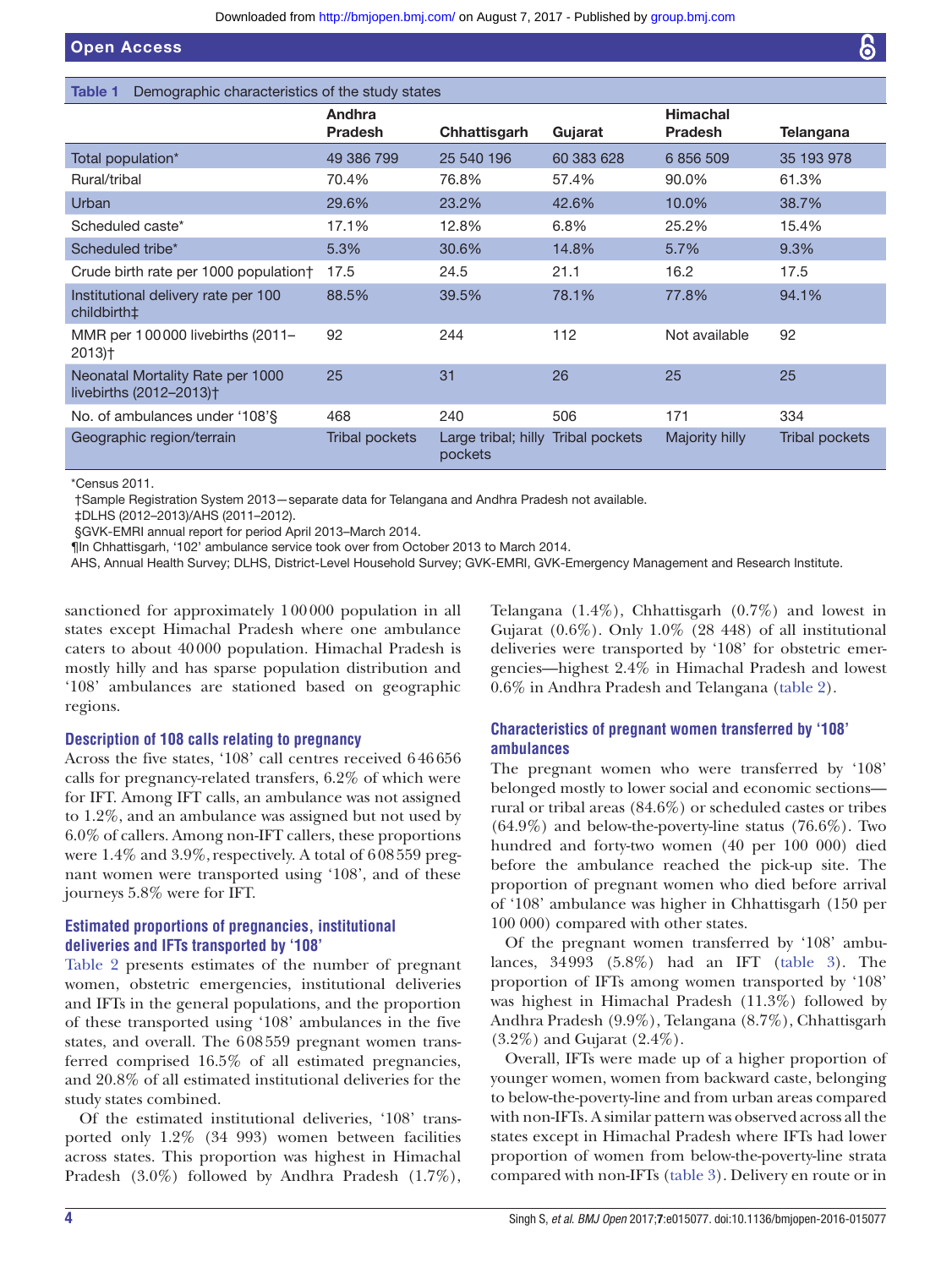<span id="page-4-0"></span>

| Estimated proportion of pregnant women transported to hospitals by '108' from April 2013 to March 2014<br>Table 2 |           |                          |                    |           |                                   |                  |
|-------------------------------------------------------------------------------------------------------------------|-----------|--------------------------|--------------------|-----------|-----------------------------------|------------------|
|                                                                                                                   | Total     | Andhra<br><b>Pradesh</b> | Chhattisgarh<br>tt | Gujarat   | <b>Himachal</b><br><b>Pradesh</b> | <b>Telangana</b> |
| Estimated number of pregnancies in the<br>population*                                                             | 3 811 920 | 950696                   | 678217             | 1 387 021 | 121638                            | 673508           |
| Estimated number of institutional<br>deliveries in the populationt                                                | 2921674   | 842109                   | 267896             | 083 264   | 94634                             | 633771           |
| Proportion of all pregnancies transported<br>by '108' $\pm$                                                       | 16.5%     | 15.5%                    | 9.0%               | 19.5%     | 20.5%                             | 15.7%            |
| Proportion of all institutional deliveries<br>transported by '108'§                                               | 20.8%     | 17.5%                    | 22.7%              | 24.9%     | 26.3%                             | 16.6%            |
| Proportion of all institutional deliveries that 1.2%<br>were transported by '108' for interfacility<br>transfers¶ |           | 1.7%                     | 0.7%               | 0.6%      | 3.0%                              | 1.4%             |
| Proportion of institutional deliveries that<br>were transported by '108' for obstetric<br>emergencies**           | 1.0%      | $0.6\%$                  | 1.0%               | 1.4%      | 2.4%                              | $0.6\%$          |

\*(Ppopulation (rural)×crude birth rate (rural)×1.1×1000)+(population (urban)×crude birth rate (urban)×1.1×1000); using census populations and crude birth rates from Sample Registration Survey in respective states.

†(Estimated number of pregnancies (rural)×institutional delivery rate (rural)×100)+(estimated number of pregnancies (urban)×institutional delivery rate (urban)×100); institutional delivery rates include live births and stillbirths. Using institutional delivery rates from District-Level Household Survey/Annual Household Survey in respective states.

‡Number of pregnant women transported by '108'/estimated number of pregnancies in the population.

§Number of pregnant women transported by '108'/estimated number of institutional deliveries in the population.

¶Number of pregnant women transported between facilities (IFTs) by '108'/estimated number of institutional deliveries in the population.

\*\*Number of pregnant women transported by '108' for obstetric emergency/estimated number of institutional deliveries in the population. ††In Chhattisgarh, '102' ambulance service took over from '108' service from October 2013 to March 2014. Thus, number of beneficiaries of '108' and proportions may be underestimation of utilisation for annual estimates.

the ambulance was less likely among IFTs compared with non-IFTs across all states.

#### **Destination facilities**

## **Obstetric emergencies among women transferred by '108' ambulance for IFT and non-IFT**

The majority of transfers by '108' ambulances were for normal labour. By state, between 2.7% and 9.3% of transferred pregnant women had an obstetric emergency; the overall average was 4.8%. The IFTs (8.4%) had higher proportion of pregnant women who had an obstetric emergency compared with non-IFTs (4.4%) ([table](#page-6-0) 4). Himachal Pradesh had highest proportion of obstetric emergencies transferred for both IFT (21.0%) and non-IFT (7.8%). Andhra Pradesh was the lowest proportion of obstetric emergencies transferred for IFT (5.4%) and non-IFT  $(3.1\%)$ .

The most common obstetric emergencies were 'abnormal presentation of fetus' and 'bleeding in pregnancy' in Telangana, Andhra Pradesh and Gujarat; and 'bleeding in pregnancy' and 'medical conditions complicating pregnancy' in Himachal Pradesh and Chhattisgarh. IFTs had higher proportions of 'bleeding in pregnancy' cases across all the states and 'medical conditions complicating pregnancy' in Himachal Pradesh and Chhattisgarh ([table](#page-6-0) 4). In Telangana and Andhra Pradesh, some IFTs  $(0.5\%$  and  $0.2\%)$  and non-IFTs  $(8.43\%$  and  $0.53\%)$  were for antenatal women requiring check-ups at higher institutions (data not shown).

About 86% of all transfers were to government or government-supported hospitals. This figure was highest in Himachal Pradesh (97%) and lowest in Andhra Pradesh, where around 82% of women were transferred to government hospitals [\(table](#page-6-0) 4). With type of government facility, across the states, half of the IFTs were to district-level secondary or tertiary hospitals, while non-IFTs were to subdistrict area or civil hospitals or Community Health Centres. Gujarat reported highest percentage of transfers to middle-level facilities. Himachal Pradesh had more transfers to civil hospitals or higher ([table](#page-6-0) 4).

## **Distance and time travelled by 108 ambulance for pregnant women**

The median distances travelled and time taken by '108' ambulances to transfer pregnant women are shown in [table](#page-6-0) 4. Ambulances travelled less than 4 km to reach half of the pregnant women for IFTs across four states but up to 10 km in Andhra Pradesh. For non-IFTs, ambulances travelled farther (between 9 and 12 km) to reach half of the pregnant women. Among IFTs, median distances from pick-up site to destination facility were between 16 km in Chhattisgarh to 32 km in Himachal Pradesh, but nearer in non-IFTs (between 8 and 32 km).

The median time taken for the ambulance to travel to the pick-up site for IFTs was between 10 and 15 min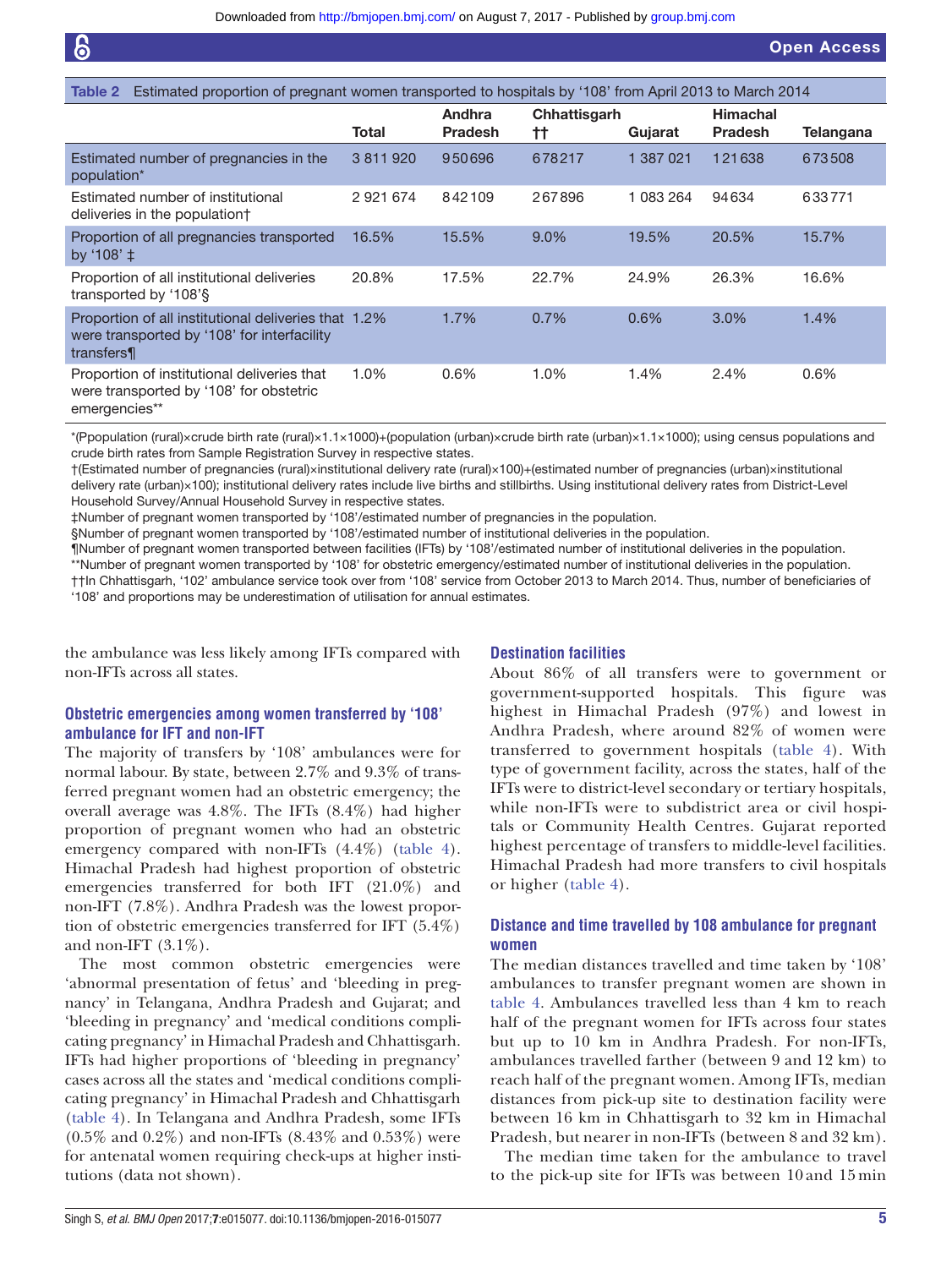<span id="page-5-0"></span>

|                                                                    |                  | <b>Open Access</b>                     |                   |                    |           |           |           |                  |                   |                |              |                 |                |                 |                 |                    |                              |                |            |                  |                     |                          |      |              |       |                   |               |                                  |                   |                  |                   | 6                                                          |
|--------------------------------------------------------------------|------------------|----------------------------------------|-------------------|--------------------|-----------|-----------|-----------|------------------|-------------------|----------------|--------------|-----------------|----------------|-----------------|-----------------|--------------------|------------------------------|----------------|------------|------------------|---------------------|--------------------------|------|--------------|-------|-------------------|---------------|----------------------------------|-------------------|------------------|-------------------|------------------------------------------------------------|
|                                                                    |                  | $(n=96262)$<br>Non-IFT<br>(91.3%)      |                   | 3.6                | 58.9      | 32.2      | 4.1       | $\frac{1}{2}$    | (87 620) 100      | $(8642)$ 9.0   |              | 5.0             | 43.5           | 34.2            | 17.3            | (95625)100         | (637) 0.7                    |                | 99.5       | 0.5              | (95 200) 100        | (1062) 1.1               |      | 77.8         | 22.2  | (96 190) 100      | (72) 0.1      | 0.02                             |                   | 0.7              | 0.7               |                                                            |
|                                                                    | Telangana        | $(n=9119)$<br>(8.7%)<br>₫              |                   | Ю<br>က             | 58.6      | 31.4      | 4.8       | $\overline{1}$ . | (8178) 100        | (941) 10.3     |              | $\overline{71}$ | 43.4           | 32.2            | 17.3            | (8996) 100         | (123) 1.3                    |                | 99.5       | 0.5              | (8943) 100          | (176) 1.9                |      | 67.6         | 32.4  | (9094) 100        | (25) 0.3      | 0.02                             |                   | 0.2              | 0.4               |                                                            |
|                                                                    |                  | $(n=22114)$<br>Non-IFT<br>(88.7%)      |                   | 5.7                | 51.6      | 32.0      | 8.0       | 2.7              | (21694)100        | $(420)$ 1.9    |              | 38.2            | 11.5           | 42.8            | 7.6             | (17148)100         | (4966) 22.5                  |                | 67.0       | 33.0             | (19041)100          | (3073) 13.9              |      | 95.2         | 4.8   | (18952)100        | $(3162)$ 14.3 | 0.01                             |                   | $\ddot{ }$ :     | 3.5               |                                                            |
|                                                                    | Himachal Pradesh | $(n=2809)$<br>$(11.3\%)$<br>팈          |                   | 4.4                | 48.3      | 34.5      | 9.4       | 3.4              | (2779) 100        | (30) 1.1       |              | 37.3            | 17.4           | 37.2            | $\overline{8}$  | (2201) 100         | $(608)$ 21.6                 |                | 62.7       | 37.3             | (2395) 100          | (414) 14.7               |      | 75.9         | 24.1  | (2770) 100        | (39) 1.4      | $\circ$                          |                   | $0.\overline{2}$ | 7.7               |                                                            |
| in states (April 2013 to March 2014)                               |                  | $(n=263509)$<br>$[97.6\%]$<br>Non-IFT  |                   | 2.0                | 51.9      | 33.2      | 9.9       | 3.0              | (263 508) 100     | $\frac{1}{2}$  |              | 12.8            | 35.0           | $\overline{11}$ | 41.2            | (263 204) 100      | (305) 0.1                    |                | 55.9       | 44.1             | (262991)100         | (518) 0.2                |      | 89.3         | 10.7  | (263 509) 100     | $\frac{0}{2}$ | 0.03                             |                   | $\overline{1}$ . | 0.9               |                                                            |
|                                                                    | Gujarat          | $(n=6562)$<br>$(2.4\%)$<br>팈           |                   | 2.3                | 52.0      | 30.1      | 11.3      | 4.3              | (6562) 100        | $\overline{0}$ |              | 14.8            | 38.3           | 11.2            | 35.8            | (6551) 100         | (11) 0.2                     |                | 54.2       | 45.7             | (6540) 100          | (22) 0.3                 |      | 62.8         | 37.2  | (6562) 100        | $\frac{0}{2}$ | 0.02                             |                   | 0.5              | 0.6               |                                                            |
|                                                                    |                  | $(n=58881)$<br>Non-IFT<br>(96.8%)      |                   | 5.8                | 56.4      | 27.9      | 7.2       | 2.7              | (58591)100        | (290) 0.5      |              | 3.5             | 43.8           | 14.7            | 38.1            | (27427)100         | (31454)53.4                  |                | 97.0       | 3.0              | (2824) 100          | (56 057) 95.2            |      | 92.7         | 7.3   | (58881)100        | (0)0          | 0.14                             |                   | 2.8              | 1.5               |                                                            |
| service for IFT and non-IFT                                        | Chhattisgarh     | $(n=1929)$<br>(3.2%)<br>펔              |                   | $\overline{71}$    | 54.9      | 25.0      | 8.9       | $\frac{1}{4}$    | (1914) 100        | (15) 0.8       |              | 3.7             | 48.5           | 14.3            | 33.6            | 4) 100 (652) 100   | (1277)66.2                   |                | 96.7       | $3.\overline{3}$ | (61) 100            | (1868)96.8               |      | 92.1         | 7.9   | 0) 100 (1929) 100 | $\frac{0}{2}$ | 0.36                             |                   | $\frac{2}{1}$    | $0.\overline{8}$  |                                                            |
|                                                                    |                  | Non-IFT<br>(n=132800)<br>$(90.1\%)$    |                   | 4.8                | 65.7      | 24.9      | 3.3       | $\frac{2}{1}$    | (120 155) 100     | 9.5<br>(12645) |              | 10.9            | 44.1           | 34.1            | 10.9            | (131924)           | $\overline{ }$<br>$(876)$ 0. |                | 99.6       | 0.4              | (1) 100<br>(131 39) | $\overline{a}$<br>(1409) |      | 79.5         | 20.5  | (132510)          | (290) 0.2     | 0.02                             |                   | $0.\overline{8}$ | 0.7               |                                                            |
|                                                                    | Andhra Pradesh   | $(n=14574)$<br>$(9.9\%)$<br>톸          |                   | 5.0                | 64.9      | 24.0      | 4.2       | $\frac{0}{1}$    | (13105)100        | (1469) 10.1    |              | 10.8            | 41.7           | 34.7            | 12.8            | (14400)100         | (174) 1.2                    |                | 99.7       | $0.\overline{3}$ | (14357)100          | (217) 1.5                |      | 67.4         | 32.6  | (14555)100        | (19) 0.1      | 0.04                             |                   | $\frac{2}{3}$    | 0.4               |                                                            |
|                                                                    |                  | $(n=5 73 566)$<br>$(94.2%)$<br>Non-IFT |                   | 3.4                | 56.5      | 30.6      | 7.2       | $2.\overline{3}$ | (551 568)<br>100  | (21988)3.8     |              | 11.3            | 38.5           | 22.1            | 28.2            | $(535 328)$<br>100 | (38 238) 6.7                 |                | 75.9       | 24.1             | $(511447)$<br>100   | (62119)10.8              |      | 85.6         | 14.4  | $(570042)$<br>100 | (3524) 0.6    | 0.04                             |                   | 1.4              | $\overline{1}$ .0 |                                                            |
|                                                                    | Total            | $(n=34993)$<br>$(5.8\%)$<br>팈          |                   | $\frac{1}{4}$      | 58.7      | 28.1      | 6.5       | 2.6              | (32538)100        | $(2455)$ 7.0   |              | 12.2            | 40.0           | 29.1            | 18.7            | (32 800) 100       | (2193) 6.3                   |                | 87.7       | 12.3             | (32 296) 100        | (2697) 7.7               |      | 68.7         | 31.3  | (34910)100        | (78) 0.2      | 0.07                             |                   | $0.\overline{3}$ | 0.6               |                                                            |
| Demographic characteristics of users of '108' ambulance<br>Table 3 |                  |                                        | Age group (years) | $rac{9}{\sqrt{2}}$ | $20 - 24$ | $25 - 30$ | $30 - 34$ | $>35$            | Total non-missing | Missing        | Social caste | General caste   | Other backward | Scheduled caste | Scheduled tribe | Total non-missing  | <b>DK/missing</b>            | Economic class | <b>BPL</b> | Others           | Total non-missing   | DK/missing               | Area | Rural/tribal | Urban | Total non-missing | Missing       | Died before ambulance<br>reached | Delivery en route | At pick-up site  | In ambulance      | BPL, below the poverty line; IFT, iInterfacility transfer. |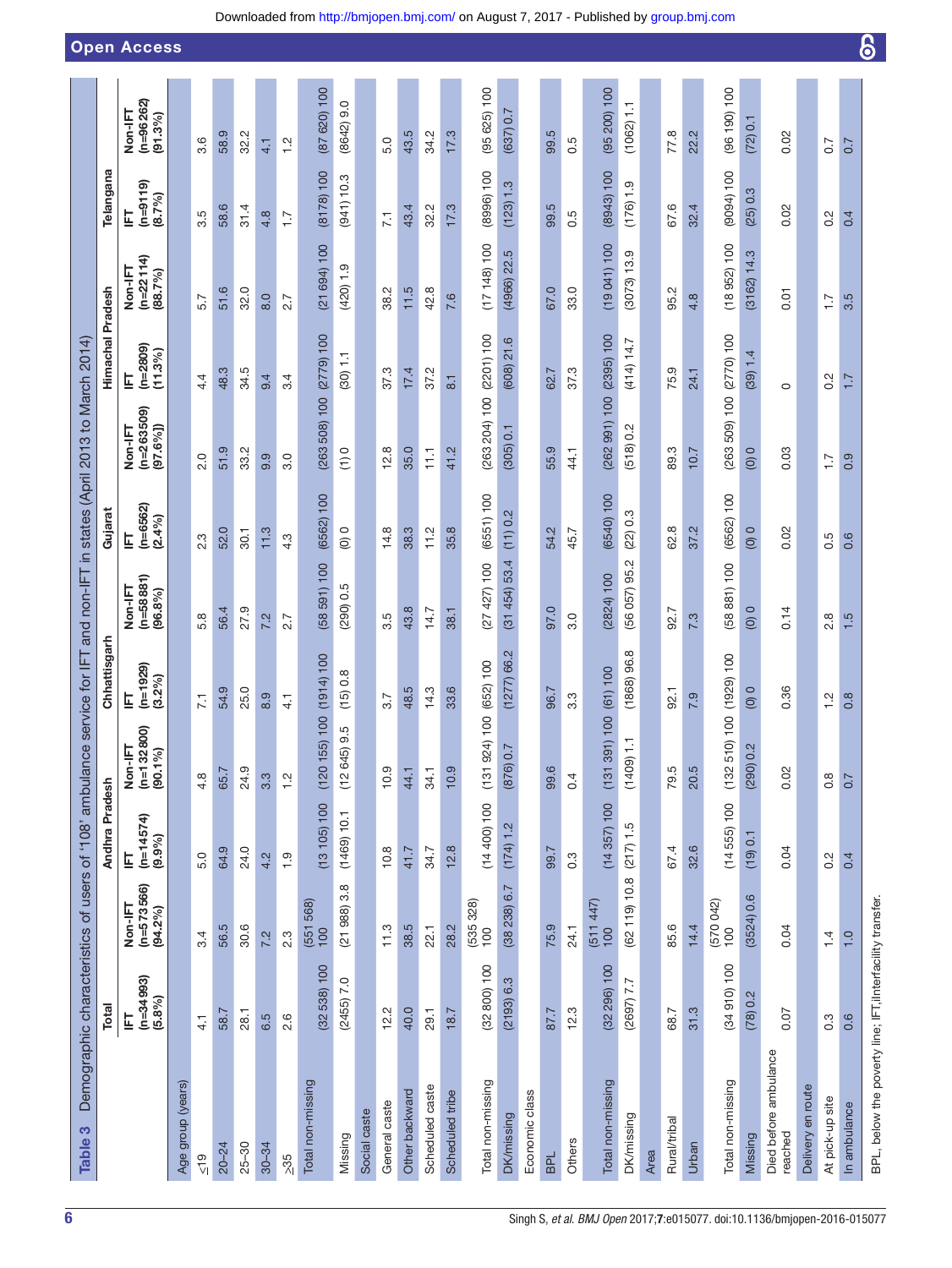<span id="page-6-0"></span>

|                                                                                                                                                       |                  |                       |                  |                         |                            |                      |                 |                       |                  |                       |                 |                        | 6                  |
|-------------------------------------------------------------------------------------------------------------------------------------------------------|------------------|-----------------------|------------------|-------------------------|----------------------------|----------------------|-----------------|-----------------------|------------------|-----------------------|-----------------|------------------------|--------------------|
| Characteristics of transfers for IFT and non-IFT by state<br>Table 4                                                                                  |                  |                       |                  |                         | (April 2013 to March 2014) |                      |                 |                       |                  |                       |                 |                        |                    |
|                                                                                                                                                       | Total            |                       | Andhra Prades    | <u>ء</u>                | Chhattisgarh               |                      | Gujarat         |                       | Himachal Pradesh |                       | Telangana       |                        |                    |
|                                                                                                                                                       | $(n=34993)$<br>팈 | Non-IFT<br>(n=573566) | $(n=14574)$<br>Ę | $(n=132800)$<br>Non-IFT | $(n=1929)$<br>팈            | Non-IFT<br>(n=58881) | $(n=6562)$<br>칩 | Non-IFT<br>(n=263509) | $(n=2809)$<br>토  | Non-IFT<br>(n=22 114) | $(n=9119)$<br>토 | $(n=96262)$<br>Non-IFT |                    |
| Obstetric emergency, %                                                                                                                                | 8.4              | 4.4                   | 5.4              | $3.1\,$                 | 18.0                       | 3.9                  | 10.4            | 5.5                   | 21.0             | 7.8                   | 5.8             | 3.2                    |                    |
| Abnormal presentation                                                                                                                                 | $\frac{5}{1}$    | 2.0                   | $\frac{0}{1}$    | $\overline{a}$          | $\frac{3}{2}$              | $\frac{2}{1}$        | 3.2             | $\overline{3}$ .      | 0.7              | 0.4                   | $\frac{3}{2}$   | Ų                      |                    |
| Bleeding in pregnancy                                                                                                                                 | 3.5              | 0.9                   | 2.0              | 0.6                     | 1.6                        | 0.4                  | 4.5             | $\overline{1}$ .0     | 14.1             | 5.6                   | 2.1             | 0.6                    |                    |
| Eclampsia/convulsion                                                                                                                                  | 0.7              | $\overline{c}$        | 0.6              | Ņ                       | 0.7                        | $\overline{G}$       | 0.6             | $\overline{G}$        | Ξ                | $\overline{c}$        | $\frac{8}{1}$   | 0.2                    |                    |
| Fetal loss                                                                                                                                            | 0.2              | $\overline{G}$        | $\overline{a}$   | $\overline{0}$          | 0.6                        | 0.4                  | $\overline{a}$  | 0.02                  | 0.4              | $\overline{a}$        | $\overline{a}$  | $\overline{a}$         |                    |
| Medical condition                                                                                                                                     | $\frac{8}{1}$    | $\overline{0.7}$      | 0.9              | 0.6                     | 13.6                       | ζ,                   | $\frac{10}{10}$ | 0.4                   | 3.8              | 들                     | 0.8             | 0.8                    |                    |
| Previous caesarean                                                                                                                                    | 0.4              | 0.4                   | 0.5              | 0.3                     | 0.3                        | 0.2                  | 0.5             | 0.5                   | 0.3              | 0.3                   | 0.4             | 0.3                    |                    |
| Precious pregnancy                                                                                                                                    | $0.\overline{3}$ | 0.3                   | 0.2              | ਕ                       | $\overline{c}$             | $\overline{c}$       | 0.5             | 0.4                   | rÚ<br>ö          | 0.2                   | 0.3             | 0.2                    |                    |
| $\%$<br>Other emergency,                                                                                                                              | 3.7              | 1.8                   | 4.1              | 2.8                     | 8.7                        | 1.2                  | 2.3             | $\overline{1}$ .0     | $\circ$          | $\circ$               | 4.2             | 3.5                    |                    |
| Destination facility, %                                                                                                                               |                  |                       |                  |                         |                            |                      |                 |                       |                  |                       |                 |                        |                    |
| Government                                                                                                                                            | 82.0             | 79.6                  | 82.1             | 81.7                    | 87.6                       | 96.8                 | 70.2            | 72.0                  | 96.0             | 97.6                  | 85.3            | 84.1                   |                    |
| District secondary or tertiary hospital                                                                                                               | 53.2             | 19.8                  | 54.2             | 29.4                    | 64.3                       | 28.5                 | 30.1            | 7.3                   | 86.9             | 46.7                  | 55.7            | 32.0                   |                    |
| Area/civil hospital                                                                                                                                   | 19.8             | 13.4                  | 18.1             | 21.1                    | 0.6                        | $0.\overline{8}$     | 31.5            | 8.3                   | 7.7              | 27.3                  | 21.3            | 22.5                   |                    |
| Community Health Centre                                                                                                                               | 7.6              | 34.6                  | 8.3              | 9.7                     | 20.5                       | 57.4                 | 7.4             | 43.6                  | 0.9              | 20.4                  | 6.3             | 16.2                   |                    |
| Primary Health Centre                                                                                                                                 | H                | 9.0                   | 1.2              | 1.3                     | 1.9                        | 9.3                  | 0.2             | 7.0                   | 0.3              | 3.2                   | $\frac{0}{1}$   | 13.1                   |                    |
| Sub-Health Centre                                                                                                                                     | $\circ$          | $\overline{0}$ .      | $\circ$          |                         | $0.\overline{3}$           | 0.9                  | $\circ$         | $\circ$               | $\circ$          | $\circ$               | $\circ$         | $\circ$                |                    |
| Information missing                                                                                                                                   | 0.4              | 2.8                   | 0.3              |                         | $\circ$                    | $\circ$              | 0.9             | 5.6                   | $\circ$          | $\circ$               | 0.2             | 0.2                    |                    |
| Government supported                                                                                                                                  | 3.4              | 7.7                   | $\circ$          |                         | $\circ$                    | $\circ$              | 16.9            | 15.9                  | $\circ$          | $\circ$               | $\circ$         | $\circ$                |                    |
| Private                                                                                                                                               | 14.5             | 12.8                  | 17.9             | 8.3                     | 12.4                       | 3.2                  | 12.9            | 12.1                  | 4.0              | 2.4                   | 14.7            | 15.9                   |                    |
| Total non-missing                                                                                                                                     | (31911)100       | (531 392) 100         | (12693) 12.9     | (116028)100             | (1784) 100                 | (54 093) 100         | (6442) 100      | (256 898) 100         | (2777) 100       | (21449)100            | (8215) 100      | (82924)100             |                    |
| Missing                                                                                                                                               | 8.8<br>(3082)    | (42 174) 7.4          | (1881) 12.9      | 16 772) 12.6            | (145) 7.5                  | $(4788)$ 8.1         | (120) 1.8       | (6611) 2.5            | (32) 1.1         | 3.0<br>(665)          | 9.9<br>(904)    | (13338)<br>13.9        |                    |
| To different district                                                                                                                                 | 32.1             | 28.5                  | 29.8             | 28.8                    | 62.5                       | 54.3                 | 17.7            | 22.0                  | 31.6             | 10.1                  | 39.7            | 34.3                   |                    |
| To different mandal                                                                                                                                   | 86.8             | 55.9                  | 89.5             | 75.7                    | 83.2                       | 68.5                 | 74.1            | 33.0                  | 96.3             | 93.5                  | 89.5            | 74.9                   |                    |
| Distance call to pick-up site* (km)<br>Median (IQR)                                                                                                   | $2(1-14)$        | $12(6-18)$            | $10(3-18)$       | $12(6-19)$              | $4(1-6)$                   | $9(2-17)$            | $(1 - 1)$       | $12(7-18)$            | $1(1-1)$         | $11 (6 - 18)$         | $3(1 - 15)$     | $12(6 - 20)$           |                    |
| Distance pick-up site to hospital*<br>Median (IQR)<br>(km)                                                                                            | $28(18-40)$      | $15(8-23)$            | $21(12-31)$      | $17(10-26)$             | $16(5-30)$                 | $8(3-15)$            | 24 (14-37)      | $14(8-21)$            | $32(21-48)$      | $12(6-20)$            | $29(19-43)$     | $17(10-28)$            |                    |
| Time call to pick-up site* (min)<br>Median (IQR)                                                                                                      | $11(7-28)$       | 25 (16-37)            | 24 (12-37)       | 27 (17-40)              | $15(7-33)$                 | 27 (17-39)           | $(61 - 7)$ 01   | 24 (16-34)            | $12(8-27)$       | $35(22 - 56)$         | $12(7-29)$      | 26 (16-39)             |                    |
| Time pick-up site to hosp* (min)<br>Median (IQR)                                                                                                      | 49 (32-70)       | 26 (16-40)            | $37(23 - 55)$    | 32 (20-46)              | 40 (26-64)                 | $21(13-32)$          | 40 (26-60)      | $23(14-34)$           | 83 (57-116)      | 43 (28-65)            | 48 (33-70)      | $31(20-48)$            |                    |
| Time call to hospital* (min)<br>Median (IQR)                                                                                                          | 77 (56-102)      | 63 (46-84)            | 75 (55-97)       | 72 (54-93)              | 70 (50-97)                 | 56 (39-77)           | 64 (47-86)      | 56 (42-74)            | $105(72 - 143)$  | 80 (54-121)           | 77 (57-103)     | 70 (52-93)             |                    |
| *N varies, excludes deliveries by EMT that were not transported or missing value.<br>EMT, Emergency Medicine Technician; IFT, interfacility transfer. |                  |                       |                  |                         |                            |                      |                 |                       |                  |                       |                 |                        | <b>Open Access</b> |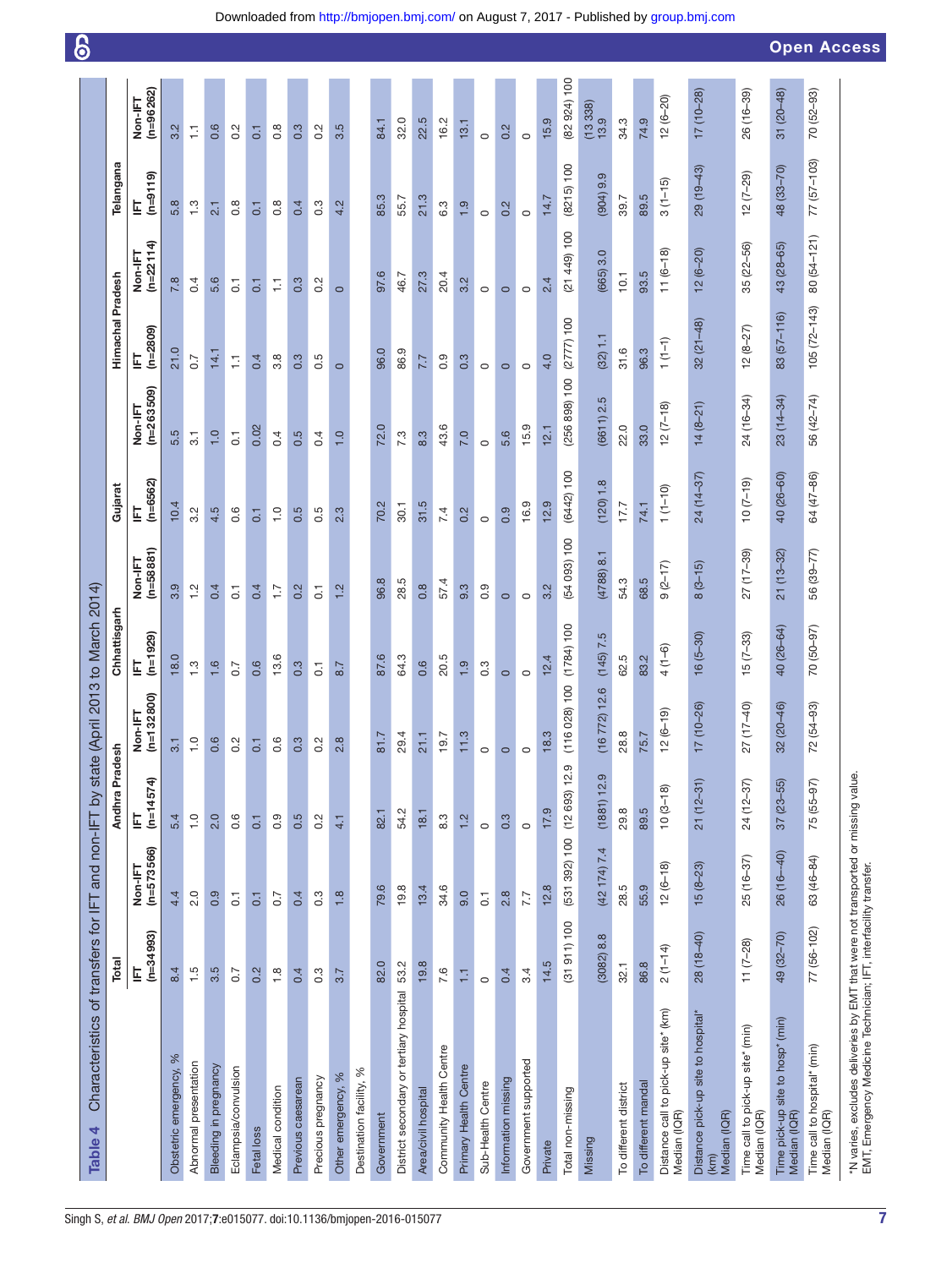for four states but longer (24 min) in Andhra Pradesh. The median time taken for travel from the referring to the destination facility was <40 min in Andhra Pradesh, Chhattisgarh and Gujarat but longer for Telangana (48 min) and Himachal Pradesh (83 min). For non-IFT, these times were about 30 min each, except for Himachal Pradesh where travel times were longer [\(table](#page-6-0) 4).

## **Determinants of IFT**

Overall, women with obstetric emergencies transported by 108 were roughly twice as likely to have an IFT as women with no obstetric emergency (crude OR 2.25, 95%CI 2.16 to 2.34) ([table](#page-8-0) 5). In the adjusted analysis (excluding Chhattisgarh), obstetric emergencies had 1.95 (95% CI 1.83 to 2.06) times higher odds of having IFT compared with non-emergencies [\(table](#page-8-0) 5). Women from urban areas were twice as likely to have IFTs as women in rural areas (adjusted OR (AOR) 2.34, 95%CI 2.26 to 2.40). There was no evidence of an independent effect of high-priority districts on IFT. Overall, there was evidence of a 'J'-shaped trend with maternal age. IFTs were marginally more likely in women <25, with a trend of increasing odds in women aged 30 yeas or more, compared with women aged 25–30 years (AOR 1.01, 1.04, 1, 1.21, 1.43, respectively for age groups  $\langle 19, 20-24, 25-30, 30-34 \rangle$  and  $\geq 35$  years). Although the effects were small, women from backward castes (AOR 0.95, 95%C.I. 0.92 to 0.99), scheduled castes (AOR 0.94, 95%C.I. 0.90 to 0.98) and scheduled tribes (AOR 0.98, 95%C.I. 0.95 to 1.00) were less likely to have IFT than women from general castes, after adjustment. Women from below the poverty line (AOR 0.92, 0.88–0.96) were less likely to have IFTs compared with women above the poverty line.

The determinants of IFT had different pattern of effect across states as shown in [table](#page-8-0) 5. In respect to individual state models, the association between obstetric emergencies and IFT was strongest for Chhattisgarh (AOR 5.32, 95%CI 4.70 to 6.02) followed by Himachal Pradesh (AOR 3.03, 95%CI 2.65 to 3.47).

## **Discussion**

This is the first study assessing IFTs for pregnant women using the '108' ambulance service—the largest provider of the emergency medical services in India. We discuss findings with respect to patterns of use and the existing health system.

We estimated that '108' transferred around one-fifth of all pregnancies and institutional deliveries in the five states. However, '108' service transported only 1% of all institutional deliveries in the population for IFTs. Only 1% of all institutional deliveries were transported by '108' for obstetric emergencies. The findings suggest that the '108' service is not a preferred choice for transport from lower-level facility to a higher-level facility, or for obstetric emergencies. Details about characteristics of obstetric emergencies transported by '108' ambulance services

and discussion about coverage are published in another paper.<sup>28</sup>

The proportion of IFTs among all institutional deliveries will depend on the pattern of use of level of healthcare, referral practices and the availability of transport for between facility transfers. Roughly one-half of the non-IFTs went to peripheral birthing centres or basic Emergency Obstetric Care (EmOC) centres in our study. A systematic review from India (including most studies from public health facilities) found that between 14% and 36% of all pregnancies were referred from nurse-run delivery or basic EmOC centres, and a further 2%–7% were referred from doctor-run basic EmOC centres for complications or emergencies[.13](#page-10-14) Assuming the pattern of use of health facilities in our study and evidence from the review, we estimate that between 40000 and 80000 institutional deliveries who used '108' for non-IFTs may require further referral to higher facility. In addition, among the estimated 80% (2 300 000) institutional deliveries who went to their first facility by other means of transport, some women may be referred further. Thus, the absolute numbers of pregnant women referred and requiring transport for IFT are likely to be large while '108' transports only about 35000 pregnant women for IFT.

In our analysis, of all the transfers by '108' only 5.8% were IFTs—lowest 2.4% in Gujarat and highest 11.3% in Himachal Pradesh. The proportion of IFT was higher in states of Karnataka and Tamil Nadu (12.8% and 35.7%) among '108' users in 2013–2014.<sup>[24](#page-10-15)</sup> It appears that there is potential for increasing use of '108' for IFTs in the study states.

A study conducted in Andhra Pradesh in 2009 found that none of the pregnant women who used '108' was referred from a facility[.35](#page-11-6) Some women did not prefer to wait for '108' if they perceived any emergency.[35](#page-11-6) A maternal death review in Uttar Pradesh in 2010 found that only 5 of the 32 mothers who were transferred between facilities used an ambulance. $6$  However, for other public transportation schemes, it was found that a high proportion (two-thirds) of all the interfacility referrals in a study from Madhya Pradesh used Janani Express service (non-ambulance) while others used personal transport, taxis, autorikshaws or public transport.<sup>10</sup>

Although IFTs in our study were twice as likely to transport pregnant women who had any obstetric emergency compared with non-IFTs, there was a very large proportion of IFTs with no obstetric emergency or complication (92%). One of the '108' doctors, during discussion to understand IFT processes, mentioned that on many occasions they were not convinced of the need for IFT. However on insistence of the referring staff, the '108' doctor approved transport for IFT (personal communication). Often the referral was done because there was no doctor on duty or other resources were not available, as was also found in Madhya Pradesh.<sup>[10](#page-10-6)</sup> These non-emergency IFTs will add unnecessary load at higher facilities and also make the ambulances unavailable for other emergencies.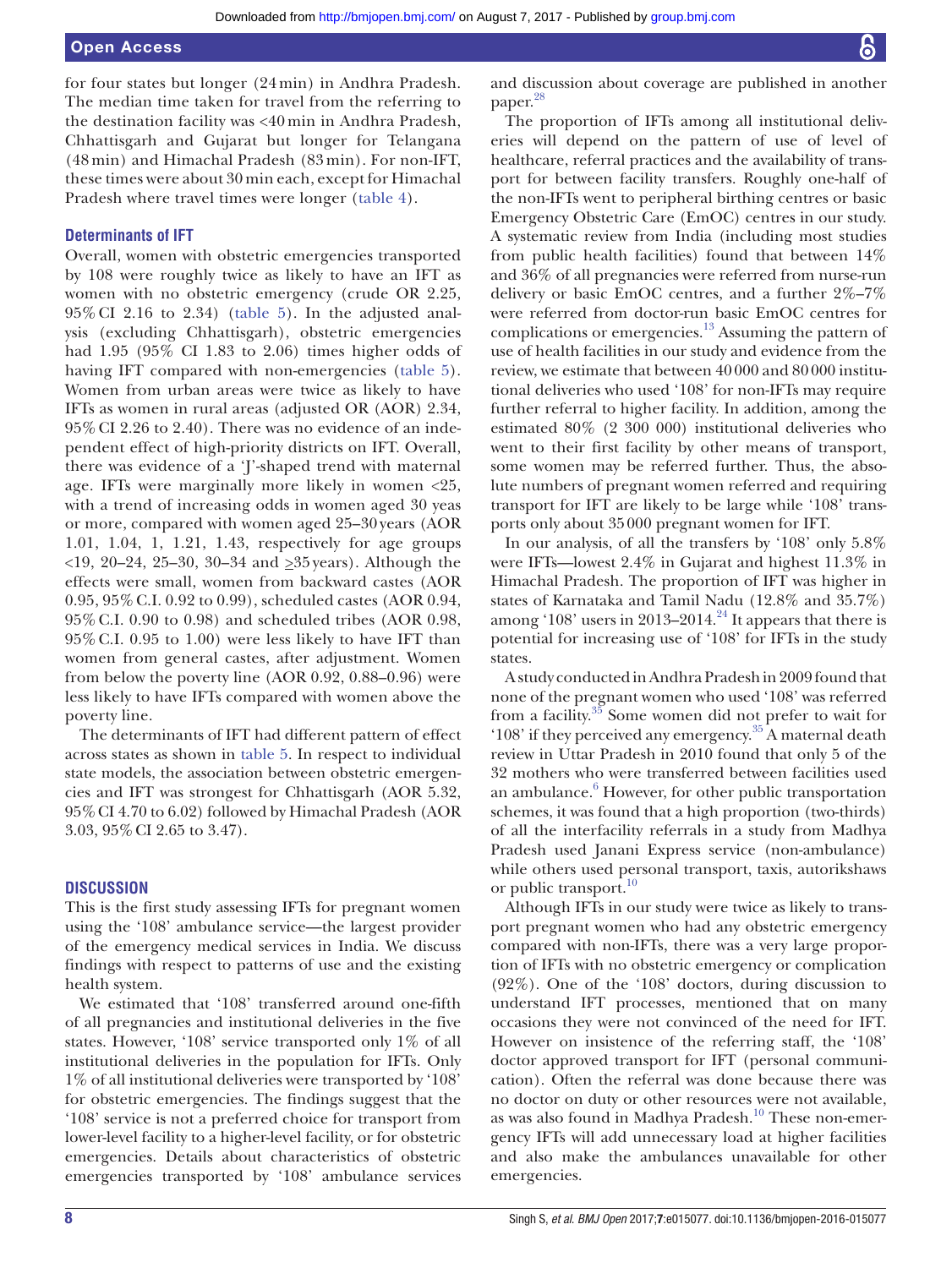<span id="page-8-0"></span>

| S<br><b>Table</b>                                                                                                                                                                                                                                                                                                             | Determinants of IFT across states (logistic regression analysis showing OR (95% CI) |                                            |                          |                                |                          |                                | $\bf{6}$           |
|-------------------------------------------------------------------------------------------------------------------------------------------------------------------------------------------------------------------------------------------------------------------------------------------------------------------------------|-------------------------------------------------------------------------------------|--------------------------------------------|--------------------------|--------------------------------|--------------------------|--------------------------------|--------------------|
|                                                                                                                                                                                                                                                                                                                               | Total*                                                                              | Andhra Pradesh                             | Chhattisgarh             | Gujarat                        | Himachal Pradesh         | Telangana                      |                    |
| Bivariate logistic regression: OR (95%                                                                                                                                                                                                                                                                                        | ົວົ                                                                                 |                                            |                          |                                |                          |                                |                    |
| Obstetric emergency                                                                                                                                                                                                                                                                                                           | 2.25 (2.16 to 2.34)                                                                 | 1.81 (1.67 to 1.95)                        | 5.39 (4.76 to 6.09)      | 2.01 (1.85 to 2.17)            | 3.15 (2.84 to 3.49)      | 1.90 (1.73 to 2.09)            |                    |
| Urban area                                                                                                                                                                                                                                                                                                                    | 2.29 (2.23 to 2.34)                                                                 | 1.87 (1.80 to 1.94)                        | 1.09 (0.92 to 1.29)      | 4.93 (4.69 to 5.20)            | 6.34 (5.68 to 7.07)      | 1.68 (1.60 to 1.76)            |                    |
| High priority district                                                                                                                                                                                                                                                                                                        | 0.96 (0.94 to 0.98)                                                                 | $\overline{4}$<br>1.10(1.06 to 1.          | 1.28(1.13 to 1.44)       | 0.69 (0.65 to 0.73)            | 0.92(0.83 to 1.01)       | 0.95 (0.90 to 1.00)            |                    |
| Age group (years)                                                                                                                                                                                                                                                                                                             |                                                                                     |                                            |                          |                                |                          |                                |                    |
| $rac{6}{\sqrt{2}}$                                                                                                                                                                                                                                                                                                            | 1.06 (1.00 to 1.13)                                                                 | $\frac{1}{2}$<br>1.08 (0.98 to 1.          | 1.37 (1.13 to 1.66)      | 1.28 $(1.08 \text{ to } 1.51)$ | 0.70 (0.57 to 0.86)      | 1.01 (0.88 to 1.14)            |                    |
| $20 - 24$                                                                                                                                                                                                                                                                                                                     | 1.03 (1.00 to 1.05)                                                                 | 1.02 (0.98 to 1.07)                        | 1.09(0.97 to 1.21)       | 1.10 (1.04 to 1.16)            | 0.87(0.79 to 0.95)       | 1.02 (0.97 to 1.07)            |                    |
| $25 - 30$                                                                                                                                                                                                                                                                                                                     | $\overline{\phantom{0}}$                                                            | $\overline{\phantom{0}}$                   |                          |                                | $\overline{\phantom{0}}$ | $\overline{\phantom{0}}$       |                    |
| $30 - 34$                                                                                                                                                                                                                                                                                                                     | 1.24(1.18 to 1.30)                                                                  | 1.29 (1.17 to 1.42)                        | 1.38 (1.16 to 1.65)      | 1.25 (1.15 to 1.36)            | 1.08 (0.93 to 1.25)      | 1.21(1.08 to 1.35)             |                    |
| $>35$                                                                                                                                                                                                                                                                                                                         | 1.52 (1.41 to 1.64)                                                                 | 1.62 (1.41 to 1.86)                        | 1.68 $(1.31$ to $2.15)$  | 1.58 (1.39 to 1.80)            | 1.16 (0.93 to 1.46)      | 1.47 (1.23 to 1.76)            |                    |
| Social caste                                                                                                                                                                                                                                                                                                                  |                                                                                     |                                            |                          |                                |                          |                                |                    |
| General caste                                                                                                                                                                                                                                                                                                                 | $\overline{\phantom{0}}$                                                            | $\overline{\phantom{0}}$                   | $\overline{ }$           | $\overline{\phantom{0}}$       | $\overline{ }$           | $\overline{ }$                 |                    |
| Backward caste                                                                                                                                                                                                                                                                                                                | 0.92(0.89 to 0.96)                                                                  | 0.95(0.90 to 1.01)                         | 1.04 (0.68 to 1.58)      | 0.94(0.87 to 1.02)             | 1.55 (1.36 to 1.77)      | 0.71(0.65 to 0.77)             |                    |
| Scheduled caste                                                                                                                                                                                                                                                                                                               | $0.91$ $(0.87$ to $0.94)$                                                           | 1.02 (0.97 to 1.09)                        | 0.91 (0.58 to 1.44)      | 0.87 (0.79 to 0.96)            | 0.89 (0.80 to 0.99)      | 0.67 (0.61 to 0.73)            |                    |
| Scheduled tribe                                                                                                                                                                                                                                                                                                               | 0.90 (0.87 to 0.94)                                                                 | 1.18 (1.11 to 1.28)                        | 0.83 (0.54 to 1.27)      | 0.75(0.69 to 0.81)             | 1.10(0.93 to 1.31)       | 0.71 (0.65 to 0.78)            |                    |
| Below poverty line                                                                                                                                                                                                                                                                                                            | 0.92 (0.88 to 0.96)                                                                 | 1.45 (1.04 to 2.01)                        | 0.92 (0.22 to 3.80)      | 0.93 (0.89 to 0.98)            | 0.83 (0.76 to 0.90)      | 1.03 (0.75 to 1.41)            |                    |
| Multivariate logistic regression model: AOR (95% CI)t                                                                                                                                                                                                                                                                         |                                                                                     |                                            |                          |                                |                          |                                |                    |
| Obstetric emergency†                                                                                                                                                                                                                                                                                                          | 1.96 (1.83 to 2.06)                                                                 | 1.80 (1.65 to 1.95)                        | 5.32 (4.70 to 6.02)      | 1.89 (1.74 to 2.05)            | $3.03(2.65)$ to $3.47$   | 1.79 (1.61 to 1.98)            |                    |
| Urban area                                                                                                                                                                                                                                                                                                                    | 2.35 (2.26 to 2.41)                                                                 | 1.86 (1.79 to 1.94)                        | 1.09 (0.92 to 1.29)      | 4.75 (4.50 to 5.01)            | 5.76 (5.03 to 6.59)      | 1.64 (1.56 to 1.73)            |                    |
| High priority district                                                                                                                                                                                                                                                                                                        | 0.98 (0.95 to 1.00)                                                                 | $\overline{13}$<br>1.09(1.05 to 1.         | 1.25(1.11 to 1.41)       | 0.90 (0.85 to 0.96)            | 1.17 (1.03 to 1.33)      | 1.00 (0.95 to 1.06)            |                    |
| Age group (years)                                                                                                                                                                                                                                                                                                             |                                                                                     |                                            |                          |                                |                          |                                |                    |
| $\frac{9}{5}$                                                                                                                                                                                                                                                                                                                 | 1.01 (0.94 to 1.06)                                                                 | $\widehat{\mathsf{L}}$<br>1.01 (0.92 to 1. | 1.36 (1.12 to 1.65)      | 1.25 (1.06 to 1.49)            | 0.82 (0.65 to 1.05)      | 0.91 (0.80 to 1.05)            |                    |
| $20 - 24$                                                                                                                                                                                                                                                                                                                     | 1.04 (0.98 to 1.06)                                                                 | 1.03 (0.99 to 1.08)                        | 1.11(1.00 to 1.24)       | 1.12 (1.06 to 1.18)            | 0.92 (0.82 to 1.03)      | 1.02 (0.97 to 1.07)            |                    |
| $25 - 30$                                                                                                                                                                                                                                                                                                                     | $\leftarrow$                                                                        | $\overline{\phantom{0}}$                   | $\overline{\phantom{0}}$ | $\overline{\phantom{m}}$       | $\overline{\phantom{m}}$ | $\leftarrow$                   |                    |
| $30 - 34$                                                                                                                                                                                                                                                                                                                     | 1.21 (1.14 to 1.27)                                                                 | 1.26 (1.14 to 1.39)                        | 1.33 (1.11 to 1.59)      | 1.21 (1.11 to 1.32)            | 0.94 (0.77 to 1.14)      | 1.19 $(1.07 \text{ to } 1.34)$ |                    |
| >35                                                                                                                                                                                                                                                                                                                           | 1.43 (1.35 to 1.56)                                                                 | 1.56 (1.36 to 1.80)                        | 1.52 (1.19 to 1.95)      | 1.44 (1.27 to 1.64)            | 0.96 (0.72 to 1.30)      | 1.43 (1.19 to 1.71)            |                    |
| Social caste                                                                                                                                                                                                                                                                                                                  |                                                                                     |                                            |                          |                                |                          |                                |                    |
| General caste                                                                                                                                                                                                                                                                                                                 | $\overline{ }$                                                                      | $\overline{\phantom{0}}$                   | #X                       | $\overline{\phantom{0}}$       | $\overline{\phantom{0}}$ | $\overline{\phantom{0}}$       |                    |
| Backward caste                                                                                                                                                                                                                                                                                                                | 0.95(0.92 to 0.99)                                                                  | 0.93 (0.87 to 0.99)                        | <b>NA‡</b>               | 1.02(0.94 to 1.10)             | 1.80 (1.55 to 2.10)      | 0.79 (0.71 to 0.87)            |                    |
| Scheduled caste                                                                                                                                                                                                                                                                                                               | 0.94 (0.90 to 0.98)                                                                 | 1.02 (0.95 to 1.08)                        | #¥                       | 0.99 (0.90 to 1.09)            | 1.01 (0.90 to 1.14)      | 0.74 (0.61 to 0.73)            |                    |
| Scheduled tribe                                                                                                                                                                                                                                                                                                               | 0.98 (0.96 to 1.00)                                                                 | $1.22$ (1.13 to 1.31)                      | NA‡                      | 0.94 (0.87 to 1.01)            | 1.31(1.08 to 1.61)       | 0.82 (0.67 to 0.82)            |                    |
| Below poverty line                                                                                                                                                                                                                                                                                                            | 0.92 (0.88 to 0.96)                                                                 | 1.40 (1.00 to 1.96)                        | #XH                      | 0.95 (0.90 to 1.00)            | 0.85 (0.77 to 0.95)      | 1.34 (0.95 to 1.88)            |                    |
| Pseudo-R <sup>2</sup>                                                                                                                                                                                                                                                                                                         | 0.076                                                                               | 0.014                                      | 0.033                    | 0.054                          | 0.085                    | 0.010                          |                    |
| t Adjusted for obstetric emergency, urban area, high priority district and age group, as appropriate<br>‡For Chhattisgarh, social caste and below poverty line were not included.<br>AOR, adjusted OR; IFA, interfacility transfer; NA, not available.<br>'Adjusted for state and does not include the state of Chhattisgarh. |                                                                                     |                                            |                          |                                |                          |                                | <b>Open Access</b> |

Downloaded from<http://bmjopen.bmj.com/>on August 7, 2017 - Published by [group.bmj.com](http://group.bmj.com)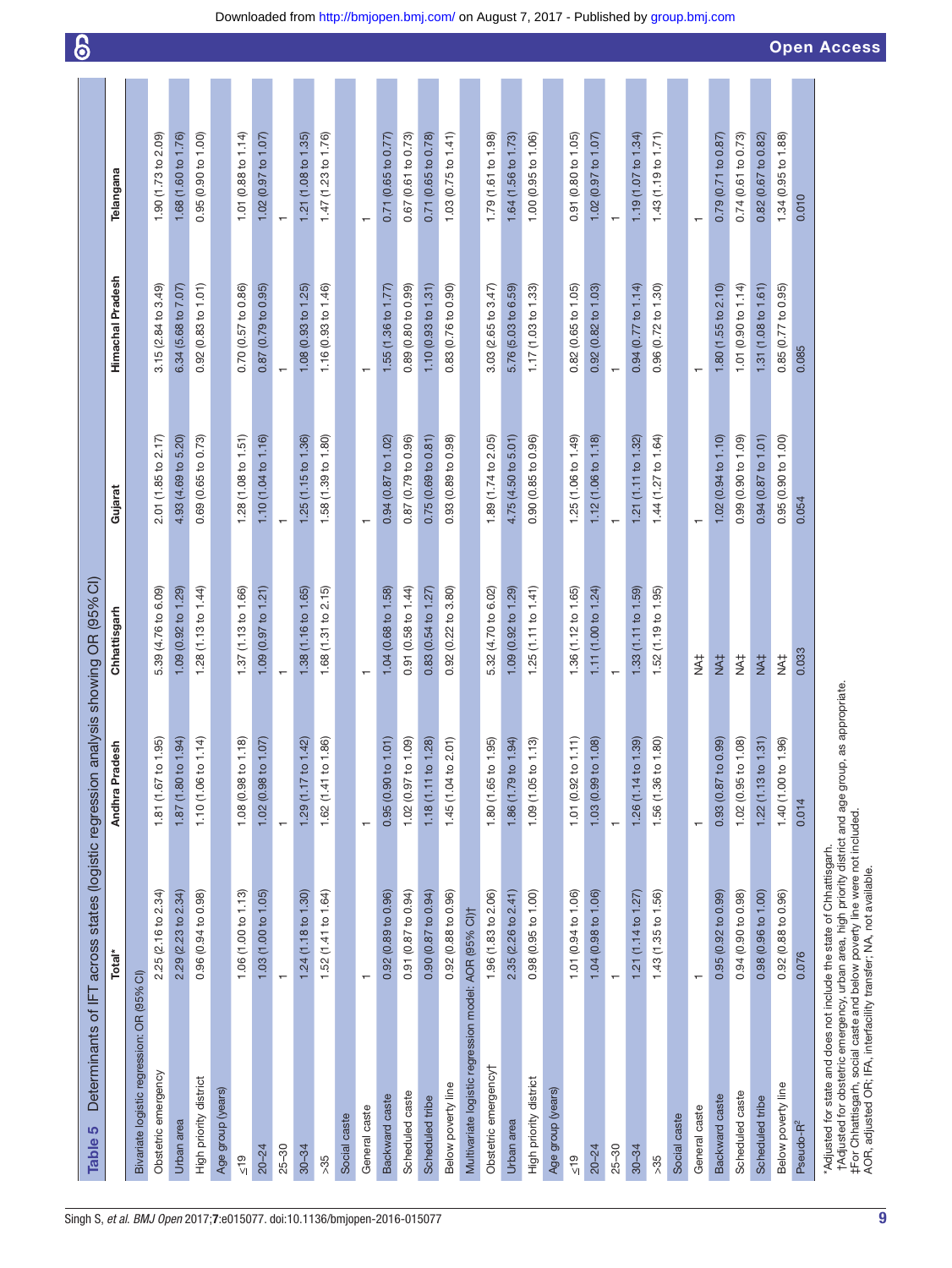## Open Access

In our study, IFTs had a higher overall proportion of women from disadvantaged social castes, below-thepoverty-line and urban areas compared with non-IFTs. Greater proportions of urban women deliver in health facilities, $30-32$  and thus have a higher probability of early detection of complications and referral to a higher facility. Studies have also shown that higher proportions of women who use publically financed transportation schemes ('108'/'102'/Janani Express yojana) belong to historically disadvantaged and backward social caste, below the poverty line, are less educated and mostly from rural geographical areas compared with non-users.<sup>21 35-38</sup>

The median time from call to '108' and reaching the destination facility was similar for non-IFT, and IFT, and it ranged from 1 to 1.3hour. A study of 57 maternal death reviews from Uttar Pradesh found much longer times; the mean time taken to arrange transport and travel from home to facility was about 4hours, and transport from one facility to another was about 10 hours.<sup>[6](#page-10-16)</sup> Although the '108' service has a mandate to inform the destination facility before arrival to reduce delays in treatment, this is not practiced as the list of contact points is not provided to EMTs (source: Dr GVR Rao). Few women were transferred to a district different from the originating district due to sparse distribution of referral facilities. These women also travelled longer distances. Continuity of care and monitoring of IFTs can be better if transfers are in same administrative unit that is, district.

The '108' ambulances are stationed close to CHCs and should be readily available, but if the ambulance is on route for pick-up or drop-off of another client then the IFT client with complications will have to wait or arrange for another means of transportation.<sup>21</sup> The '108' service may consider prioritising IFTs by having dedicated fleet of ambulances for IFTs over transporting all non-IFTs by increasing the fleet of ambulances stationed closer to beneficiaries.[25](#page-10-17) In some states, the underused ambulances at the health facilities are being used through the '102' call centre along with '108'; however, the distribution of these into IFT and non-IFT use has not been well laid out.<sup>21</sup> In other states, '102' has new ambulances that focus on IFT or transfers back to home for pregnant women.<sup>[26](#page-10-12)</sup> Since 2013, state of Assam has a dedicated fleet of 450 ambulances for IFTs operating through the '102' call system. Of these, over half of all IFTs were for pregnant women in 2015–2016 (source: GVK-EMRI annual statistics). This stresses the need for dedicated ambulances to deal with emergency IFTs, equipped with advanced life and obstetric support facilities. Other services like Janani Express yojana, do not provide clinical support during transfer and are found to take longer times in transfer of pregnant women.<sup>21</sup> <sup>25</sup>

The role of the '108' service in improving care at the referring and referral facility, and its overall impact on maternal morbidity and mortality reduction, could not be estimated from our analysis nor has been reported in other studies. Nonetheless, the '108' service is accepted as an important and successful intervention to improve

patient transportation for obstetric, medical and other emergencies.  $21\frac{24\frac{26\frac{35\frac{37}{3}}{3}}{24}$  A study from five states, showed that '108' ambulances provide prehospital stabilising care to all pregnant women, and delivery and postdelivery care to those delivered at home or on the ambulance.<sup>[39](#page-11-7)</sup> However, a study from Punjab found that about half of '108' ambulances did not meet required standards for basic life support.[37](#page-11-8) Monitoring of the quality of en route care and referral systems is integral for better outcomes and monitoring of any transport intervention.<sup>16 21 40</sup>

As we included representative states from all regions of India and included universal sample, our results are generalisable to the all the pregnant women transported by '108' ambulance service in India. There are a few limitations to our analysis. Details of the type of emergency in the '108' database was based on the doctor's report or the diagnoses by the EMTs for IFTs, and only the EMTs for non-IFTs. This information is thus subject to interobserver variability and differential reporting. However, we cannot estimate if this would have led to overestimation or underestimation of the effect estimate. A very few women who used '108' for antenatal care may have used it again for delivery care, and would have been counted twice. The database did not have information if the women was referred after childbirth thus postpartum referrals could not be computed separately. Data for treatment given en route, and doctors' notes on IFTs, were mostly not recorded in the '108' database and thus could not be studied. Details of the source hospital for IFTs were not available and thus details of transfers between type of facilities could not be assessed. There is a possibility that few calls for IFT for the women residing in rural areas were wrongly recorded, as they called from the health facilities in urban areas. This would have contributed to higher proportion of urban women among IFTs. The '108' service from Chhattisgarh was taken over by the '102' service since October 2013 thus use of '108' may be underestimated for this state. We had large proportions of missing information on social and economic status from two states. We considered that the missingness was not at random and was not associated with outcome. There is evidence that in such situations a complete case analysis, as we reported, is associated with negligible bias compared with a multiple imputation approach. $4$ 

#### **Conclusion**

Of all the estimated institutional deliveries in India, only a very small proportion (6%) made use of the '108' ambulance for transfer between facilities. Among '108' users for IFTs, around 92% did not have any complication or emergency. After adjusting for confounding factors, IFTs were more likely for women with obstetric emergencies, more than 30years of age and from urban areas. Pregnant women from socially disadvantaged castes, below poverty line and from high priority districts were less likely to have IFTs. Utilisation of the '108' service and its determinants varied across states. Primary research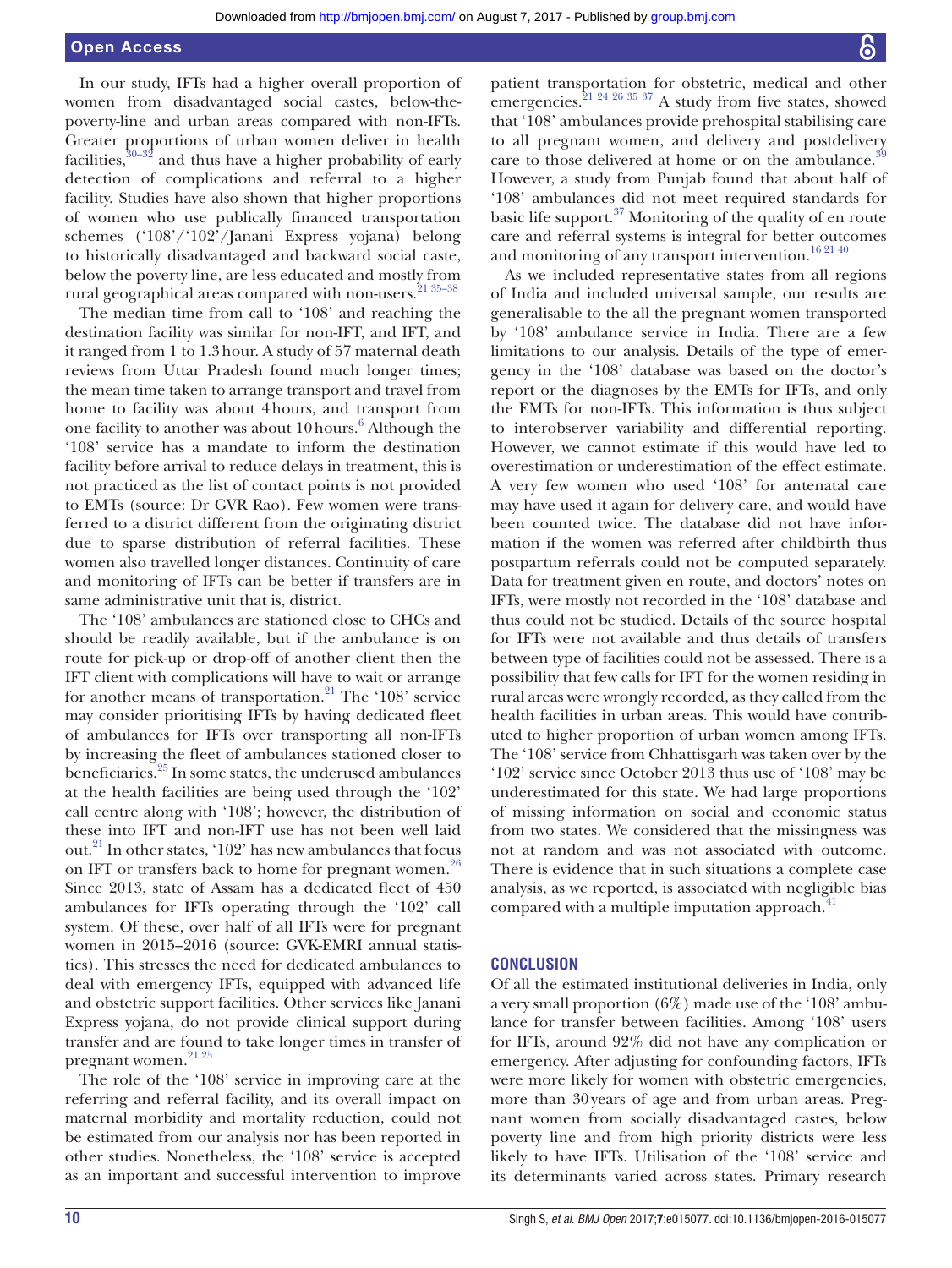is required to understand variation in utilisation and to explore the potential of the '108' ambulance service to serve a higher proportion of women requiring IFTs, in particular those having obstetric emergencies. The '108' service would benefit by having a triage system to ensure that women with an obstetric emergency requiring an IFT are prioritised.

#### Author affiliations

<sup>1</sup>Indian Institute of Public Health-Hyderabad, Public Health Foundation of India, Hyderabad, India

<sup>2</sup>Department of Non-Ccommunicable Disease Epidemiology, Faculty of Epidemiology and Population Health, London School of Hygiene and Tropical Medicine, London, UK

<sup>3</sup>Department of Infectious Disease Epidemiology, Faculty of Epidemiology and Population Health, London School of Hygiene and Tropical Medicine, London, UK 4 Emergency Medicine Learning Center and Research, GVK-Emergency Management and Research Institute, Hyderabad, India

5 Department of Clinical Research, Faculty of Infectious and Tropical Diseases, London School of Hygiene and Tropical Medicine, London, UK

Acknowledgements The authors acknowledge GVK-Emergency Management and Research Institute for sharing the data and allowing scientific study without any interference.

Contributors Conceived and designed the protocol: SS, PD, OC, GVR, GVSM. Contributed in analysis plan: SS, PD, OC, LO, GVSM. Analysed and interpreted the data: SS. Contributed in preparation of manuscript: SS, PD, OC, LO, GVR, GVSM.

Funding This work was supported by a Wellcome Trust Capacity Strengthening Strategic Award to the Public Health Foundation of India and a consortium of the UK universities.

Competing interests None declared.

Patient consent The study involved analysis of data saved in a call centre database. Personal identifiers were removed before analysis and reporting.

Ethics approval The research obtained ethics approval from ethics committees of both LSHTM and IIPH-Hyderabad (LSHTM Ethics Ref: 9613; IIPHH Ethics Ref: IIPHH/ TRC/IEC/009/2014).

Provenance and peer review Not commissioned; externally peer reviewed.

Data sharing statement The data were obtained and analysed within the premises of GVK-EMRI office under license for the current study. The data are not publically available; however, can be available on reasonable request directly to GVK-EMRI.

Open Access This is an Open Access article distributed in accordance with the terms of the Creative Commons Attribution (CC BY 4.0) license, which permits others to distribute, remix, adapt and build upon this work, for commercial use, provided the original work is properly cited. See: [http://creativecommons.org/](http://creativecommons.org/licenses/by/4.0/) [licenses/by/4.0/](http://creativecommons.org/licenses/by/4.0/)

© Article author(s) (or their employer(s) unless otherwise stated in the text of the article) 2017. All rights reserved. No commercial use is permitted unless otherwise expressly granted.

#### **References**

- <span id="page-10-0"></span>1. National Rural Health Mission (NRHM). *All India executive summary: status as on 31st March 2013*. New Delhi: NRHM, Government of India, 2013.
- <span id="page-10-1"></span>2. Registrar General of India. *SRS: maternal Mortality Ratio Bulletin 2011-2013*. New Delhi: Government of India, 2014. [http://www.](http://www.censusindia.gov.in/vital_statistics/mmr_bulletin_2011-13.pdf) [censusindia.gov.in/vital\\_statistics/mmr\\_bulletin\\_2011-13.pdf.](http://www.censusindia.gov.in/vital_statistics/mmr_bulletin_2011-13.pdf) (accessed 30 September 2016).
- <span id="page-10-2"></span>3. WHO. *Trends in maternal mortality: 1990 to 2013. Estimates by WHO, UNICEF, UNFPA, The World Bank and the United Nations Population Division*. Geneva: WHO, 2014. [http://apps.who.int/iris/bitstream/](http://apps.who.int/iris/bitstream/10665/112682/2/9789241507226_eng.pdf) [10665/112682/2/9789241507226\\_eng.pdf.](http://apps.who.int/iris/bitstream/10665/112682/2/9789241507226_eng.pdf) (accessed 30 September 2016)
- <span id="page-10-3"></span>4. UNICEF. *Levels & Trends in Child Mortality: Report 2015. Estimates Developed by the UN Inter-agency Group for Child Mortality Estimation United Nations Levels*. New York: UNICEF, 2015. [http://](http://www.unicef.org/publications/files/Child_Mortality_Report_2015_Web_9_Sept_15.pdf)

[www.unicef.org/publications/files/Child\\_Mortality\\_Report\\_2015\\_](http://www.unicef.org/publications/files/Child_Mortality_Report_2015_Web_9_Sept_15.pdf) [Web\\_9\\_Sept\\_15.pdf.](http://www.unicef.org/publications/files/Child_Mortality_Report_2015_Web_9_Sept_15.pdf) (accessed 30 September 2016).

- <span id="page-10-4"></span>5. WHO. *Theworld health report 2005: Make every mother and child count*. Geneva: WHO, 2005. [http://www.who.int/whr/2005/whr2005\\_](http://www.who.int/whr/2005/whr2005_en.pdf?ua=1) [en.pdf?ua=1.](http://www.who.int/whr/2005/whr2005_en.pdf?ua=1) (accessed 30 September 2016).
- <span id="page-10-16"></span>6. Raj SS, Manthri S, Sahoo PK. Emergency referral transport for maternal complication: lessons from the community based maternal death audits in Unnao district, Uttar Pradesh, India. *[Int J Health](http://dx.doi.org/10.15171/ijhpm.2015.14)  [Policy Manag](http://dx.doi.org/10.15171/ijhpm.2015.14)* 2015;4:99–106.
- 7. Singh S, Murthy GV, Thippaiah A, *et al*. Community based maternal death review: lessons learned from ten districts in Andhra Pradesh, India. *[Matern Child Health J](http://dx.doi.org/10.1007/s10995-015-1678-1)* 2015;19:1447–54.
- <span id="page-10-5"></span>8. WHO,UNFPA, UNICEF, AMDD. *Monitoring emergency obstetric care: a handbook*. Geneva: WHO, 2009. [http://apps.who.int/iris/bitstream/](http://apps.who.int/iris/bitstream/10665/44121/1/9789241547734_eng.pdf) [10665/44121/1/9789241547734\\_eng.pdf.](http://apps.who.int/iris/bitstream/10665/44121/1/9789241547734_eng.pdf) (accessed 30 September 2016).
- 9. Murray SF, Pearson SC. Maternity referral systems in developing countries: current knowledge and future research needs. *[Soc Sci](http://dx.doi.org/10.1016/j.socscimed.2005.10.025)  [Med](http://dx.doi.org/10.1016/j.socscimed.2005.10.025)* 2006;62:2205–15.
- <span id="page-10-6"></span>10. Chaturvedi S, Randive B, Diwan V, *et al*. Quality of obstetric referral services in India's JSY cash transfer programme for institutional births: a study from Madhya Pradesh province. *[PLoS One](http://dx.doi.org/10.1371/journal.pone.0096773)* 2014;9:e96773.
- 11. David KV, Pricilla RA, Venkatesan S, *et al*. Outcomes of deliveries in a midwife-run labour room located at an urban health centre: results of a 5-year retrospective study. *Natl Med J India* 2012;25:323–6.
- 12. Iyengar K, Iyengar SD. Emergency obstetric care and referral: experience of two midwife-led health centres in rural Rajasthan, India. *[Reprod Health Matters](http://dx.doi.org/10.1016/S0968-8080(09)33459-X)* 2009;17:9–20.
- <span id="page-10-14"></span>13. Singh S, Doyle P, Campbell OM, *et al*. Referrals between Public Sector Health Institutions for women with Obstetric High Risk, complications, or emergencies in India - A systematic review. *[PLoS](http://dx.doi.org/10.1371/journal.pone.0159793)  [One](http://dx.doi.org/10.1371/journal.pone.0159793)* 2016;11:e0159793.
- <span id="page-10-7"></span>14. Raj SS, Manthri S, Sahoo PK. Emergency referral transport for maternal complication: lessons from the community based maternal death audits in Unnao district, Uttar Pradesh, India. *[Int J Health](http://dx.doi.org/10.15171/ijhpm.2015.14)  [Policy Manag](http://dx.doi.org/10.15171/ijhpm.2015.14)* 2015;4:99–106.
- 15. Giovine A, Ostrowski C. *Technical report on improving transportation and referral for Maternal Health: knowledge gaps and recommendations*. Washington DC, 2010. [https://www.](https://www.wilsoncenter.org/sites/default/files/Transport%20Referral%20Meeting%20Technical%20Report.pdf) [wilsoncenter.org/sites/default/files/Transport%20Referral%](https://www.wilsoncenter.org/sites/default/files/Transport%20Referral%20Meeting%20Technical%20Report.pdf) [20Meeting%20Technical%20Report.pdf.](https://www.wilsoncenter.org/sites/default/files/Transport%20Referral%20Meeting%20Technical%20Report.pdf) (accessed 30 September 2016).
- <span id="page-10-8"></span>16. UNICEF. *Operating Perinatal Referral Transport Services in Rural India: A toolkit*. New Delhi: UNICEF, 2010. [https://www.mailman.](https://www.mailman.columbia.edu/sites/default/files/pdf/unicef_2010_operating_perinatal_transport_services_in_rural_india_toolkit.pdf) [columbia.edu/sites/default/files/pdf/unicef\\_2010\\_operating\\_](https://www.mailman.columbia.edu/sites/default/files/pdf/unicef_2010_operating_perinatal_transport_services_in_rural_india_toolkit.pdf) [perinatal\\_transport\\_services\\_in\\_rural\\_india\\_toolkit.pdf.](https://www.mailman.columbia.edu/sites/default/files/pdf/unicef_2010_operating_perinatal_transport_services_in_rural_india_toolkit.pdf) (accessed 30 September 2016).
- 17. Thaddeus S, Maine D. Too far to walk: maternal mortality in context. *[Soc Sci Med](http://dx.doi.org/10.1016/0277-9536(94)90226-7)* 1994;38:1091–110.
- <span id="page-10-9"></span>18. Hussein J, Kanguru L, Astin M, *et al*. The effectiveness of emergency obstetric referral interventions in developing country settings: a systematic review. *[PLoS Med](http://dx.doi.org/10.1371/journal.pmed.1001264)* 2012;9:e1001264.
- <span id="page-10-10"></span>19. Ministry of Health and Family Welfare. *Directory of Innovations Implemented in the health Sector*. New Delhi: MOHFW, Government of India, 2008. [http://planningcommission.nic.in/reports/genrep/](http://planningcommission.nic.in/reports/genrep/health/Directory_of_innovations_march.pdf) [health/Directory\\_of\\_innovations\\_march.pdf.](http://planningcommission.nic.in/reports/genrep/health/Directory_of_innovations_march.pdf) (accessed 30 September 2016).
- 20. Ministry of Health and Family Welfare. *Operational guidelines on maternal and Newborn Health*. New Delhi: MOHFW, Government of India, 2010.
- <span id="page-10-11"></span>21. Sundararaman T, Chakraborty G, Nair A, *et al*. *Publicly financed emergency response and patient Transport Systems under NRHM*. New Delhi: Government of India, 2012.
- 22. Ministry of Health and Family Welfare. *Rural Health Statistics: 2014- 15*. New Delhi: Statistics Division, MOHFW, Government of India, 2016. [http://wcd.nic.in/sites/default/files/RHS\\_1.pdf.](http://wcd.nic.in/sites/default/files/RHS_1.pdf) (accessed 30 September 2016).
- <span id="page-10-13"></span>23. Kumutha J, Rao GV, Sridhar BN, *et al*. The GVK EMRI maternal and neonatal transport system in India: a mega plan for a mammoth problem. *[Semin Fetal Neonatal Med](http://dx.doi.org/10.1016/j.siny.2015.07.003)* 2015;20:326–34.
- <span id="page-10-15"></span>24. Raj AX. Saving lives through rural ambulance services: experiences from Karnataka and Tamil Nadu states, India. *Transport and Communications Bulletin for Asia and the Pacific* 2014;84:52–66.
- <span id="page-10-17"></span>25. NHSRC. *Emergency Medical servcie (EMS) in India: a concept paper*. New Delhi: NRHM, MOHFW, Government of India, 2012.
- <span id="page-10-12"></span>26. National Health Mission. *ERS/PatientTransport Service: NationalAmbulance Service (NAS)*. MOHFW,Government of India, 2015. [http://nrhm.gov.in/nrhm-components/health-systems](http://nrhm.gov.in/nrhm-components/health-systems-strengthening/emri-patient-transport-service.html)[strengthening/emri-patient-transport-service.html.](http://nrhm.gov.in/nrhm-components/health-systems-strengthening/emri-patient-transport-service.html) (accessed 30 September 2016).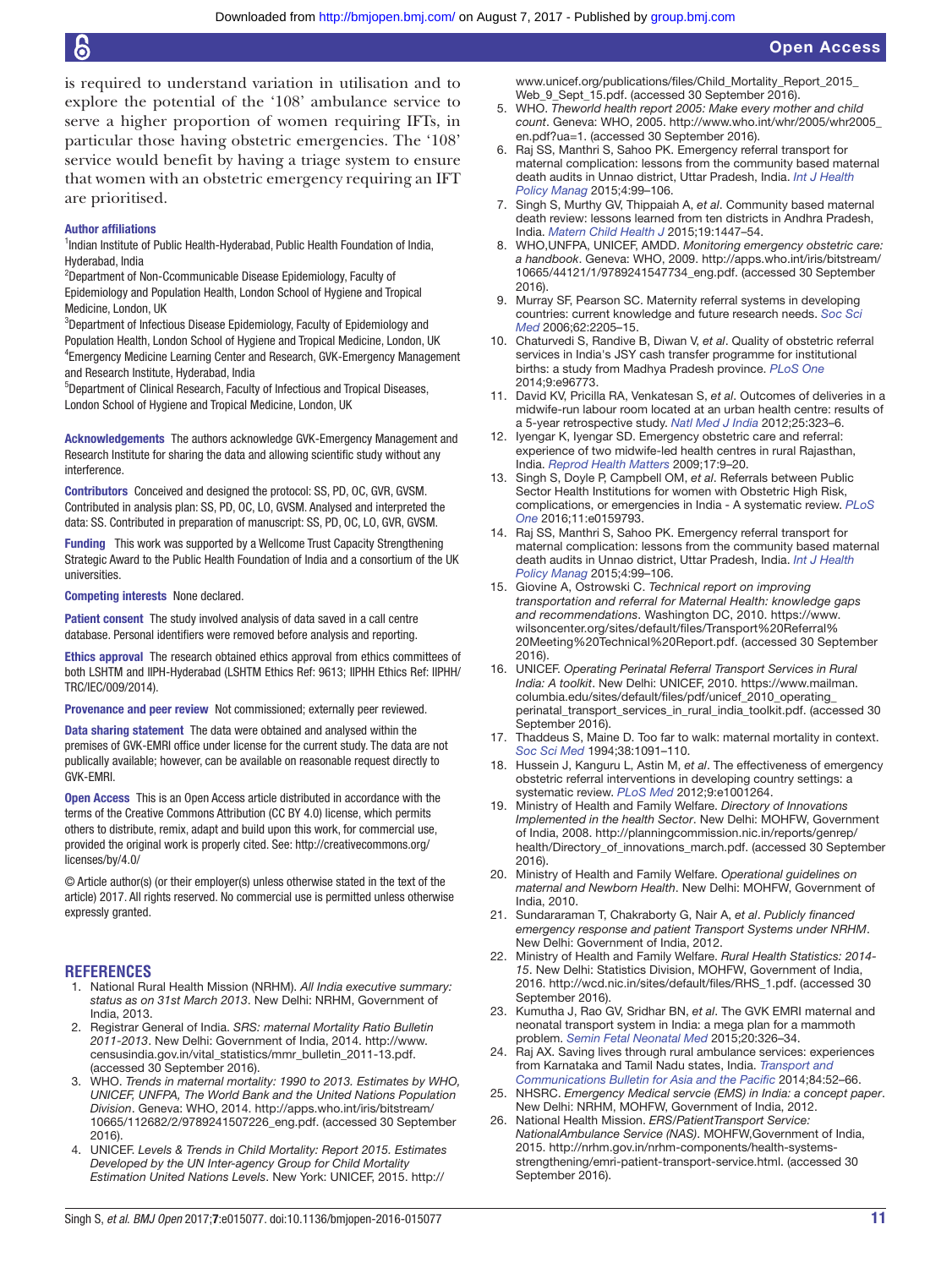- <span id="page-11-0"></span>27. GVK-EMRI. *National footprints- Reaching unreachable*. Hyderabad, AP: GVK-EMRI, 2015. [http://www.emri.in/our-presence.](http://www.emri.in/our-presence) (accessed 30 September 2016).
- <span id="page-11-1"></span>28. Singh S, Doyle P, Campbell OM, *et al*. Transport of pregnant women and obstetric emergencies in India: an analysis of the '108' ambulance service system data. *[BMC Pregnancy Childbirth](http://dx.doi.org/10.1186/s12884-016-1113-7)* 2016;16:318.
- <span id="page-11-2"></span>29. Ministry of Health and Family Welfare. *Guidance note for implementation of RMNCH+A interventions in high priority districts*. New Delhi: MOHFW, Government of India, 2013.
- <span id="page-11-3"></span>30. IIPS. *Himachal Pradesh: district level household and facility survey (2012-13)*. Mumbai: MOHFW, Government of India, 2014. [https://](https://nrhm-mis.nic.in/DLHS4/Reports/Himachal%20Pradesh.pdf) [nrhm-mis.nic.in/DLHS4/Reports/Himachal%20Pradesh.pdf.](https://nrhm-mis.nic.in/DLHS4/Reports/Himachal%20Pradesh.pdf)  (accessed 30 September 2016).
- 31. IIPS. *Telangana: district level household and facility survey (2012-13)*. Mumbai: MOHFW, Government of India, 2014. [https://nrhm-mis.nic.](https://nrhm-mis.nic.in/DLHS4/Reports/Telangana.pdf) [in/DLHS4/Reports/Telangana.pdf.](https://nrhm-mis.nic.in/DLHS4/Reports/Telangana.pdf) (accessed 30 September 2016).
- 32. IIPS. *Andhra Pradesh: district level household and facility survey (2012-13)*. Mumbai: MOHFW, Government of India, 2014. [https://](https://nrhm-mis.nic.in/DLHS4/Reports/Andhra%20Pradesh.pdf) [nrhm-mis.nic.in/DLHS4/Reports/Andhra%20Pradesh.pdf.](https://nrhm-mis.nic.in/DLHS4/Reports/Andhra%20Pradesh.pdf) (accessed 30 September 2016).
- <span id="page-11-4"></span>33. NRHM. *Formulas for calculating health and family planning indicators*: NRHM, Government of India, 2008. Available from. [http://](http://pbnrhm.org/formulas/health_indicators.pdf) [pbnrhm.org/formulas/health\\_indicators.pdf.](http://pbnrhm.org/formulas/health_indicators.pdf) (accessed 10 February 2017).
- <span id="page-11-5"></span>34. Registrar General of India. *Annual Health Survey 2012-13 Factsheet: chhattisgarh*. New Delhi: Ministry of Home affairs, Government

of India, 2014. [http://www.censusindia.gov.in/vital\\_statistics/](http://www.censusindia.gov.in/vital_statistics/AHSBulletins/AHS_Factsheets_2012-13/FACTSHEET-Chhattisgarh.pdf) [AHSBulletins/AHS\\_Factsheets\\_2012-13/FACTSHEET-Chhattisgarh.](http://www.censusindia.gov.in/vital_statistics/AHSBulletins/AHS_Factsheets_2012-13/FACTSHEET-Chhattisgarh.pdf) [pdf.](http://www.censusindia.gov.in/vital_statistics/AHSBulletins/AHS_Factsheets_2012-13/FACTSHEET-Chhattisgarh.pdf) (accessed 30 September 2016).

- <span id="page-11-6"></span>35. The Institute of Health Systems. *A study of Emergency Response Services in three districts of Andhra Pradesh*. New Delhi: NHSRC, Government of India, 2011.
- 36. Prinja S, Aggarwal AK, Kaur M. *Evaluation of Haryana Emergency Ambulance Services*. New Delhi: PGIMER, Chandigarh & NHSRC, 2011.
- <span id="page-11-8"></span>37. Prinja S, Bahuguna P, Lakshmi PV, *et al*. Evaluation of publicly financed and privately delivered model of emergency referral services for maternal and child health care in India. *[PLoS One](http://dx.doi.org/10.1371/journal.pone.0109911)* 2014;9:e109911.
- 38. Prinja S, Jeet G, Kaur M, *et al*. Impact of referral transport system on institutional deliveries in Haryana, India. *Indian J Med Res* 2014;139:883–91.
- <span id="page-11-7"></span>39. Strehlow MC, Newberry JA, Bills CB, *et al*. Characteristics and outcomes of women using emergency medical services for thirdtrimester pregnancy-related problems in India: a prospective observational study. *[BMJ Open](http://dx.doi.org/10.1136/bmjopen-2016-011459)* 2016;6:e011459.
- 40. Murray SF, Davies S, Phiri RK, *et al*. Tools for monitoring the effectiveness of district maternity referral systems. *[Health Policy Plan](http://dx.doi.org/10.1093/heapol/16.4.353)* 2001;16:353–61.
- <span id="page-11-9"></span>41. White IR, Carlin JB. Bias and efficiency of multiple imputation compared with complete-case analysis for missing covariate values. *[Stat Med](http://dx.doi.org/10.1002/sim.3944)* 2010;29:2920–31.